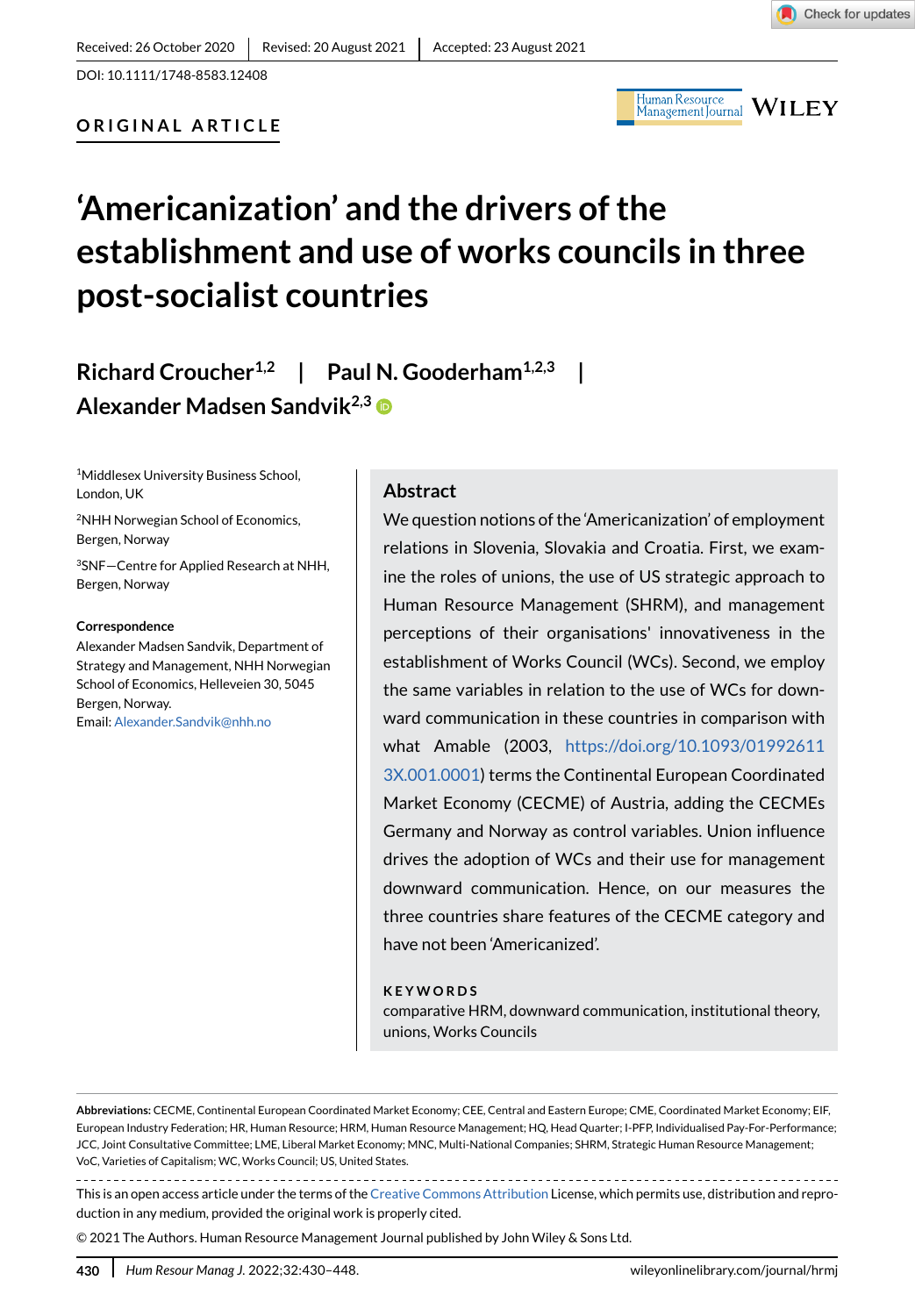**(1) Current knowledge:**

- **Unclarity about drivers of Works Councils (WC) in post-socialist countries**
- **Focus on detail of legal frameworks**
- **Post-socialist management hostile to unions and WC**
- **Post-socialist WC token bodies**

**(2) Our study adds:**

- **Legal frameworks are platforms for workplace agency**
- **Works Council incidence and use driven by union influence**
- **Post-socialist WC used for employee communication as in Austria**
- **Innovative work organisations make greater use of WC**

**(3) Implications of findings for practitioners:**

- **Works Council legislation is necessary but insufficient**
- **Governments need work organisation-level unions as enactors of legislation**
- **WC provide a communications vehicle for management**

# **1 | INTRODUCTION**

Our primary purpose is to employ institutional theory to question notions of the 'Americanization' of employment relations (Cretu & Morrison, [2017;](#page-14-0) Meardi, [2013](#page-15-0), p. 69) in Slovenia, Slovakia, and Croatia by assessing their proximity to Austria. Prior to Communism, these three post-socialist countries shared an institutional past with Austria, whose Works Council (WC) legislation has been a reference point for each of them, post socialism (Jevtic, [2012](#page-15-1)). Austria has strong business links with them.

Our analysis uses Amable's [\(2003\)](#page-14-1) country analyses. Amable ([2003](#page-14-1), p. 20) accepts Hall and Soskice's ([2001](#page-15-2)) distinction between Liberal Market Economies (LMEs) and Coordinated Market Economies (CMEs). Within the CME category, in addition to 'Mediterranean' and 'social-democratic' models, he distinguishes the neo-corporatist 'Continental European' ('CECME') model, encompassing Austria, Germany and 'the slightly separate case' of Norway. We base our analysis of the three post-socialist countries' institutional character on Austria with whom all have strong historical and contemporary links. We use the other CECMEs, Germany and Norway, as controls. We note that most analyses of post-socialist employment relations suggest significant divergence from European models. Managers allegedly practice a 'rejection of coordinated social relations and social dialogue' (Meardi, [2012](#page-15-3), p. 26–27) with employees in precarious positions having insufficient confidence to request dialogue (Prosser, [2015\)](#page-15-4).

We address our primary purpose in two ways. First, we analyse the adoption of WCs in our post-socialist countries as they are important facets of employer-employee relations in CMEs. Second, we examine WCs' use as conduits of downward communication. Our primary benchmark is that of Austria. As an additional benchmark in an initial analysis of WC existence we include Joint Consultative Committees (JCCs) found in the US. While somewhat analogous to WCs, unlike WCs, JCCs are not underpinned by legislation.

WCs are legally supported employee-elected bodies in workplaces and companies, established on employee and/ or union request to represent all workers (Rogers & Streeck, [1995](#page-15-5)). Hall and Soskice [\(2001,](#page-15-2) p. 12) stress systematic variations in the international incidence and significance of such 'deliberative institutions', that structure firms' relationships with employees. In CMEs, WCs facilitate extensive information sharing on employer-employee interests and beliefs (Hall & Gingerich, [2004](#page-15-6)). Our post-socialist countries all had unions and non-union workplace-based worker representation driven from below before socialism (Haberl & Hoepken, [1983](#page-15-7); Osers, [1983\)](#page-15-8). In the 1990s, although union membership declined precipitately (Crouch, [2017](#page-14-2)), all enacted WC legislation so that WCs could be established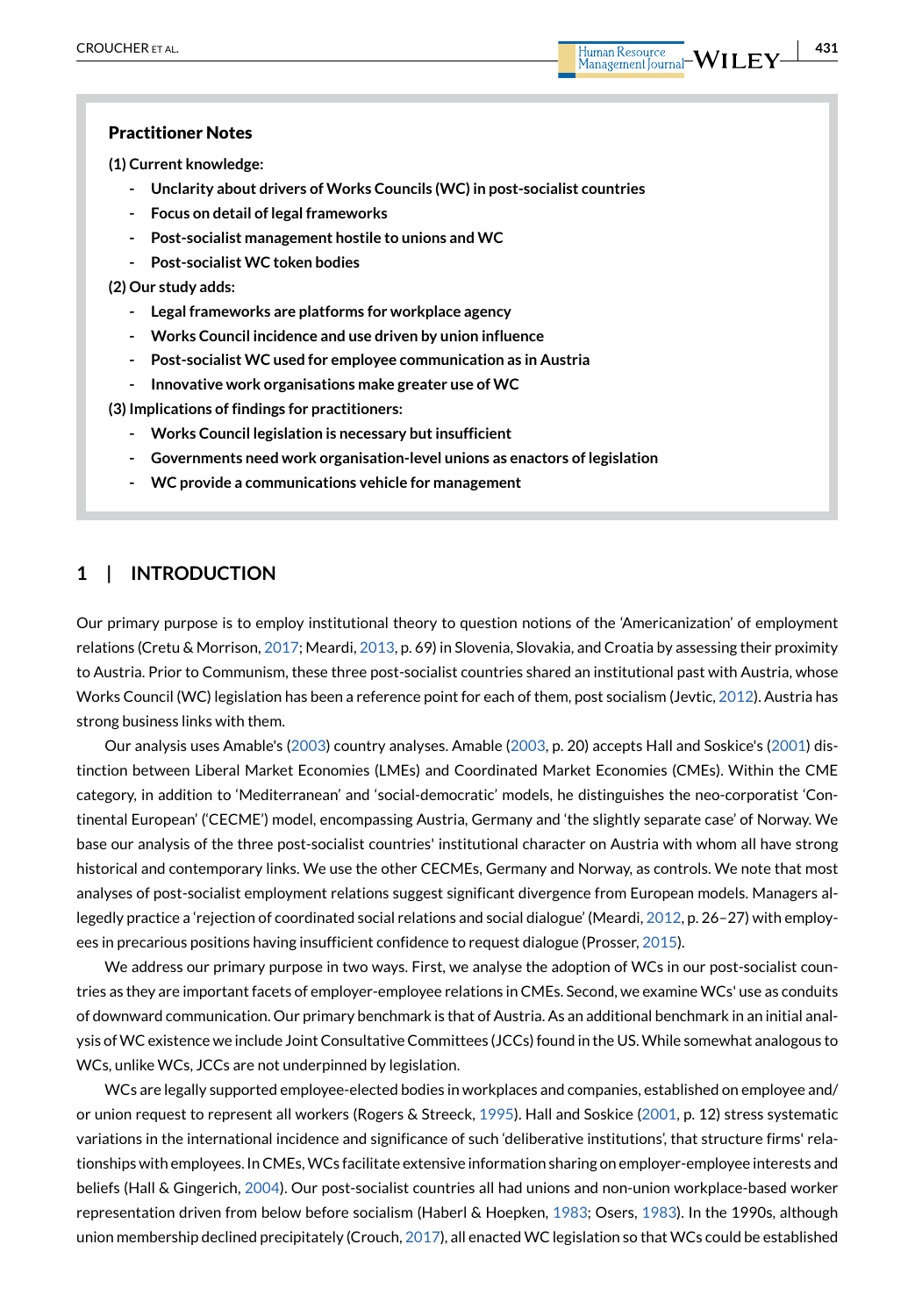by workplace actors to defend workers' interests, monitor employment law compliance, make representations on workers' behalf, provide and receive information and 'co-determine' specified matters (Brewster et al., [2007\)](#page-14-3).

We structure our study as follows. Initially, we introduce industrial relations literature on our post-socialist countries, contrasting it with literature taking a wider institutional perspective. Next, we analyse where WCs exist. Our subsequent section develops hypotheses, initially in relation to WC establishment. In a second analytic phase, we exclude all work organisations without WCs and examine our hypotheses with the remaining sample. This helps establish whether these three countries are akin to the CECME rather than the LME model. Our results should interest MNC managers considering investment in our countries, unions, and European Industry Federations (EIFs). EIFs' status would be weakened if their relevance to unions appeared reduced by Americanization (Croucher & Cotton, [2011](#page-14-4)).

# **1.1 | 'American' or 'European'**

 $\overline{\mathbf{L}}$  WILEY- Human Resource

Industrial relations scholars frequently argue along 'Americanization' lines. Cretu and Morrison [\(2017\)](#page-14-0) accept Meardi's 'Americanization' hypothesis. Pulignano and Arrowsmith [\(2013,](#page-15-9) p. 6) assert that in the EU's new member states, WCs are 'not important industrial relations actors'. Jevtic ([2012](#page-15-1)) argues that most workplace union representative suspects them of contributing to union incorporation or substitution strategies and therefore oppose them. Where managers abandon communication with employees through WCs, as in Poland's 'failed experiment' (Skorupinská, [2018](#page-16-0), p. 29), WCs become ineffective. These assessments question whether managers in post-socialist countries accept WCs as useful workplace institutions.

A minority school acknowledges the issues identified in these bleak accounts, but nuances them. It points to a consensus that worker attitudes have moved towards employee collectivism. Delteil and Kirov ([2016](#page-14-5)) assert workers' 21st century awakening to their market position. Post-socialist unions accessed external resources to expand their organisational capabilities, participating in major developmental initiatives conducted by the EIFs and Global Union Federations, positively impacting their capacities (Croucher & Cotton, [2011](#page-14-4)). Continued union influence has been demonstrated in CEE economies at enterprise (Croucher & Rizov, [2012;](#page-14-6) Magda et al., [2012](#page-15-10)) and national levels (Myant, [2016\)](#page-15-11).

Institutionalist analyses suggest that European models are more relevant to post-socialist economies than most industrial relations literature implies. Witt et al. [\(2018](#page-16-1)) extended the Varieties of Capitalism typology to these economies, labelling them 'European Peripheral Economies', distinct from CMEs and LMEs. They observe 'long-term average employment tenure in excess of 10 years, industrial unions with some admixtures of craft unions, bank-led financial systems mixing market and relationship criteria for credit allocation …as well as government effectiveness' (Witt et al., [2018](#page-16-1), p. 24–25). These features suggest more commonalities with CMEs, particularly the CECME variant, than with LMEs. Fainshmidt et al. ([2018](#page-15-12), p. 316) designate them 'Collaborative Agglomerations' since they represent a novel form of the CME. These analyses pay little attention to WCs. However, Thelen and Kume ([2006](#page-16-2), p. 13) suggest that post-socialist managers view traditional modes of labour relations as providing resilience 'in the face of competitive pressures'.

Our analysis of WCs' incidence and quality as employee representative institutions creates a wider basis for institutional characterisation than any previously available.

#### **1.2 | WCs frequency**

WC coverage varies considerably between countries. In 2016, 91% of establishments in Austria with 500+ employees had WCs (EU, [2021](#page-14-7)). Over 90% of Austrian managers viewed WCs as performing constructive roles (Stadler & Allinger, [2017\)](#page-16-3). Public data indicate that WC uptake in Slovenia, Slovakia and Croatia remains lower than in Austria but higher than in Germany (Ellgut & Kohaut, [2019\)](#page-14-8). We are unable to locate WC data for Slovakia that controls for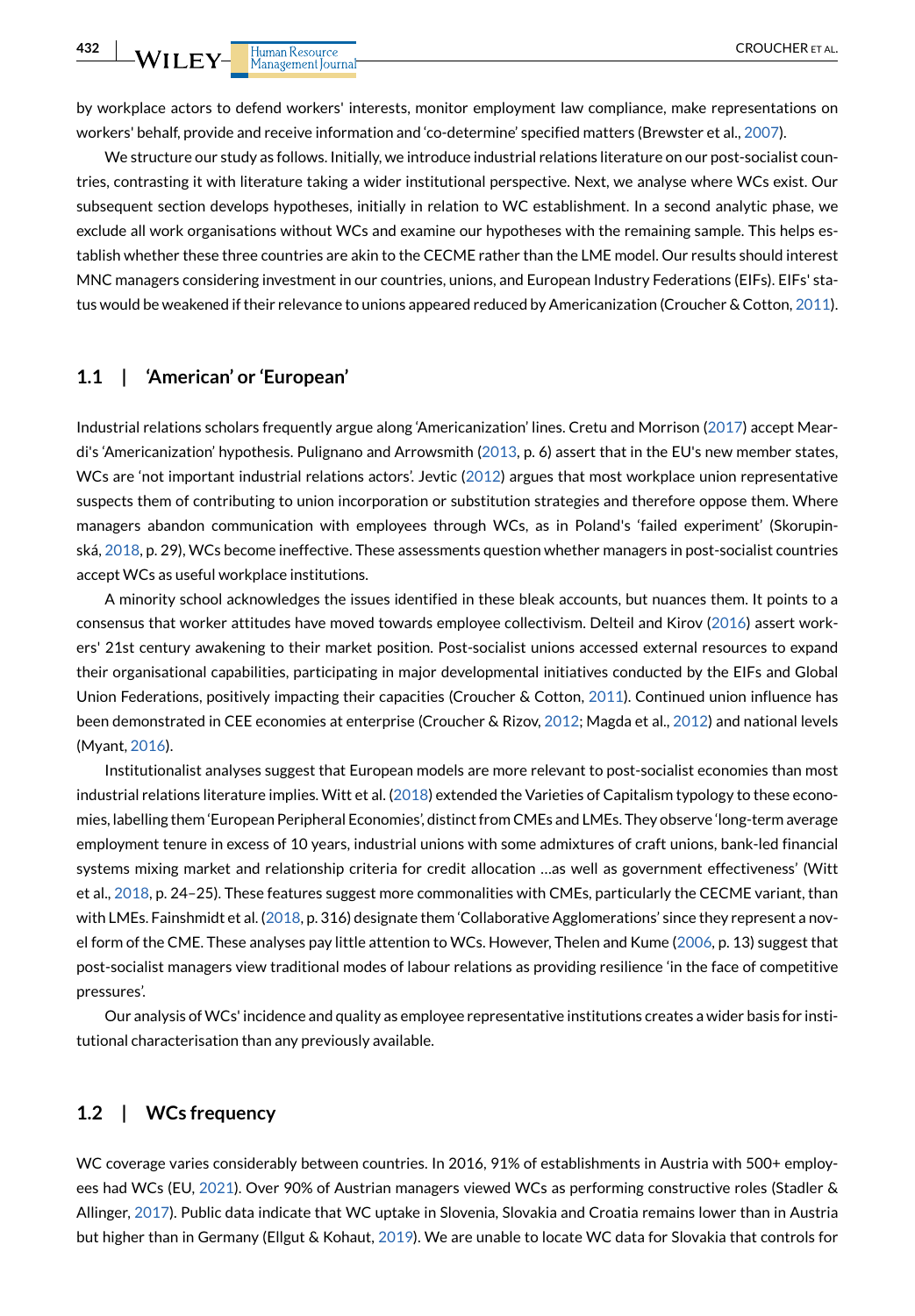size. Eurofound ([2009](#page-15-13)) estimates that in Slovenia around 60% of large companies have WCs. For Croatia, a survey of private companies with 20+ employees showed that 45% had WCs (Horak & Dumančić, [2012](#page-15-14)).

#### **1.3 | WC legislative frameworks**

Drahokoupil and Kahancova ([2017\)](#page-14-9) argue that weak legal frameworks underpin strong exercise of management prerogative in post-socialist countries. Slovenian WCs have relatively stronger legal backing. In Slovenia, WC agreement to management initiatives is mandatory across many collective employment matters; independent arbitration is required where this fails (Crowley & Stanojević, [2011\)](#page-14-10). WCs may appoint representatives to company supervisory boards (Waddington & Conchon, [2016](#page-16-4), Appendix B, no pagination) and WCs in Slovenia 'approach Austrian and German-style co-determination' (Crowley & Stanojević, [2011,](#page-14-10) p. 273). However, major change and redundancy included in the Austrian system are excluded from Slovenian WCs' remit (Jevtic, [2012](#page-15-1)). Slovak and Croatian legislation is weaker: WCs have information rights, but co-determination has not existed in Slovakia since 2012 (Drahokoupil & Kahancova, [2017\)](#page-14-9). In Croatia rights on redundancy included in the Austrian system do not exist (Jevtic, [2012\)](#page-15-1).

Although Austria has stronger WC legislation than the three post-socialist countries (Stadler & Allinger, [2017\)](#page-16-3), relational rather than legal factors are more important to WC operation. Mutual trust between works councillors and managers who communicate with employees through them (Kerkhof et al., [2003\)](#page-15-15) is critical for their working. Thus, legal regulation constitutes a necessary but insufficient cause of WC variation across countries. Rather, employee and management agency at work organisation level is critical for WC foundation and operation (Harcourt et al., [2020\)](#page-15-16).

# **2 | THEORY AND HYPOTHESES**

Initially, we hypothesise factors conditioning WC establishment (H1a and 1b, H2 and H3). In addition to examining the roles of unions and Strategic HRM, we examine whether works organisations whose managers perceive them as being relatively innovative are more favourable to adopting WCs. A second set of five hypotheses (H4, H5a and 5b, H6 and H7) concerns management use of WCs for downward communication. Management use of WCs for downward communication on major issues has clear implications for the 'Americanization' argument. Downward communication through WCs has been repeatedly identified as key to effective WC functioning (Halgmann, [2019](#page-15-17); Kotthoff, [1981](#page-15-18), [1994\)](#page-15-19). Lack of it implies lack of management trust in the WC (Ibid.). Its use is necessary for any WC to qualify as effective in Kotthoff's ([1981\)](#page-15-18) typology. It implies viable institutions likely to further the development of trust and cooperative long-term relationships. Consequent on its use, organisational benefits such as increased trust, willingness to train and invest in innovation may accrue (Addison et al., [2013;](#page-14-11) Allen & Aldred, [2011;](#page-14-12) Goyer et al., [2016](#page-15-20); Wood & Allen, [2019\)](#page-16-5). Allen and Funk ([2008](#page-14-13)) show that WCs and collective bargaining encourage innovation. Thus, work organisations perceiving themselves as relatively innovative are more likely to use WCs.

#### **2.1 | WC inception**

Our first hypothesis examines the impact of work organisation-level union density and influence on WC inception. Institutional theory and considerable evidence alludes to union density and influence as antecedents of WC presence (Brewster et al., [2007](#page-14-3); Halgmann, [2019](#page-15-17); Kotthoff, [1981](#page-15-18)). Internationally, managements faced with unions seek fora in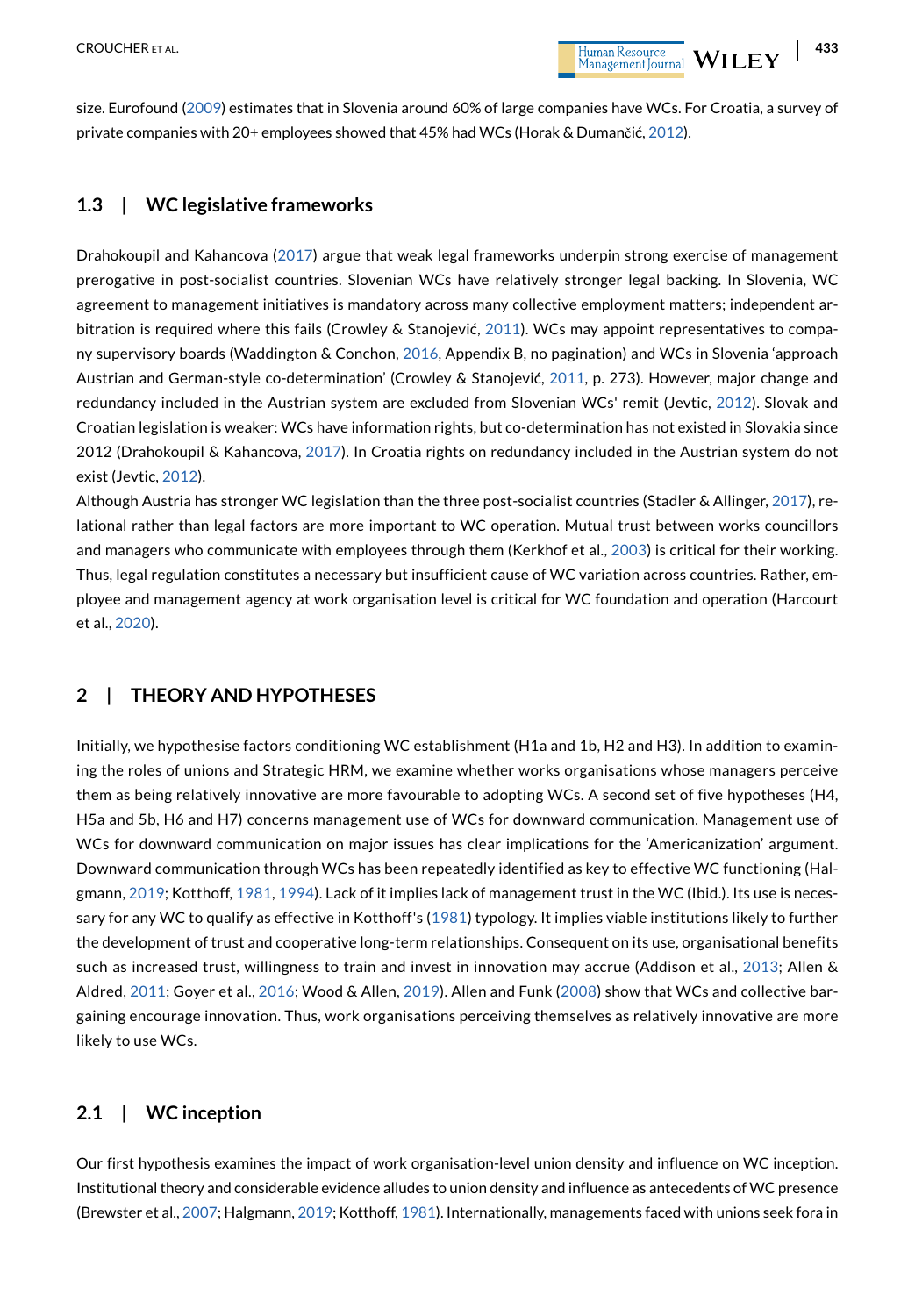which cooperative relations can be built (Brewster et al., [2007](#page-14-3)). Whether union density or influence is more central to management decisions on agreeing to WC formation is unclear.

We therefore propose:

- **H1a** *In work organisations in Slovenia, Croatia and Slovakia, union density has a positive effect on the extent to which WCs are established.*
- **H1b** *In work organisations in Slovenia, Croatia and Slovakia, union influence has a positive effect on the extent to which WCs are established.*

Our second hypothesis centres on whether management has adopted an American-style approach to labour management, viz. SHRM and how that influences WC adoption. SHRM originated in the US (Schuler & Jackson, [2005\)](#page-15-21). SHRM is the process of managing people in organisations to maximise employee performance in meeting organisational objectives (Brewster et al., [2016](#page-14-14)). It requires HRM professionals' integration into organisational strategy-formation processes. It assumes that work organisations and managers have considerable autonomy to determine strategy and take appropriate actions. The exercise of management prerogative is therefore central to it. It constituted a reaction to personnel administration and to collective determination of pay and conditions (Brewster, [1995;](#page-14-15) Hendry & Pettigrew, [1990](#page-15-22); Nordhaug, [1993\)](#page-15-23). At SHRM's core (Tichy et al., [1984;](#page-16-6) Wright & McMahan, [1992\)](#page-16-7) is the view that HRM managers are top management partners. Further, SHRM has central policy content such as direct communication with employees and individual performance related pay (Gooderham et al., [1999](#page-15-24)). Thus, in work organisations which have invested in establishing SHRM, management resistance to WCs is likely. We hypothesise that:

**H2** *In work organisations in Slovenia, Croatia and Slovakia, the adoption of SHRM has a negative effect on the extent to which WCs are established.*

At the core of Hall and Soskice's ([2001\)](#page-15-2) theory is the notion that LMEs specialise in radical innovation while CMEs specialise in incremental innovation. This claim has been 'widely contested' (Witt & Jackson, [2016,](#page-16-8) p. 779). Thus, Akkermans et al. [\(2009](#page-14-16)) found that while LMEs and CMEs constitute varieties of economies that represent quite diverse patterns of specialisation, results were quite heterogeneous across industries. Witt and Jackson ([2016\)](#page-16-8) found that while pure CMEs have comparative advantages in industries with incremental innovation, LMEs lack comparative advantages in industries with radical innovation. We therefore argue that radical innovation as well as incremental innovation is a feature of CMEs. In regard to CECMEs in particular, Amable [\(2003,](#page-14-1) p. 198) argued that 'a radical innovation path also demands a coordinating capacity and an ability to fund long-term projects with uncertain returns; these capabilities can be found in Continental European systems…'. Further, it is likely, as Thelen and Kume ([2006,](#page-16-2) p. 13) suggest, that managers in these settings view their traditional mode of labour relations as a source of resilience. Thus, CECME managers tend to view WCs as supportive of innovation, whether incremental or radical.

In post-socialist economies, it is reasonable to suppose that those work organisations perceiving themselves as relatively innovative and who therefore have an innovation intention have at least some awareness of the role WCs play in Austria as well as other CECMEs such as Germany. Therefore, those work organisations in our post-socialist countries that pursue innovation are more likely to establish WCs.

**H3** *In work organisations in Slovenia, Croatia and Slovakia, the more innovative a work organisation perceives itself to be, the more likely it is to establish a WC.*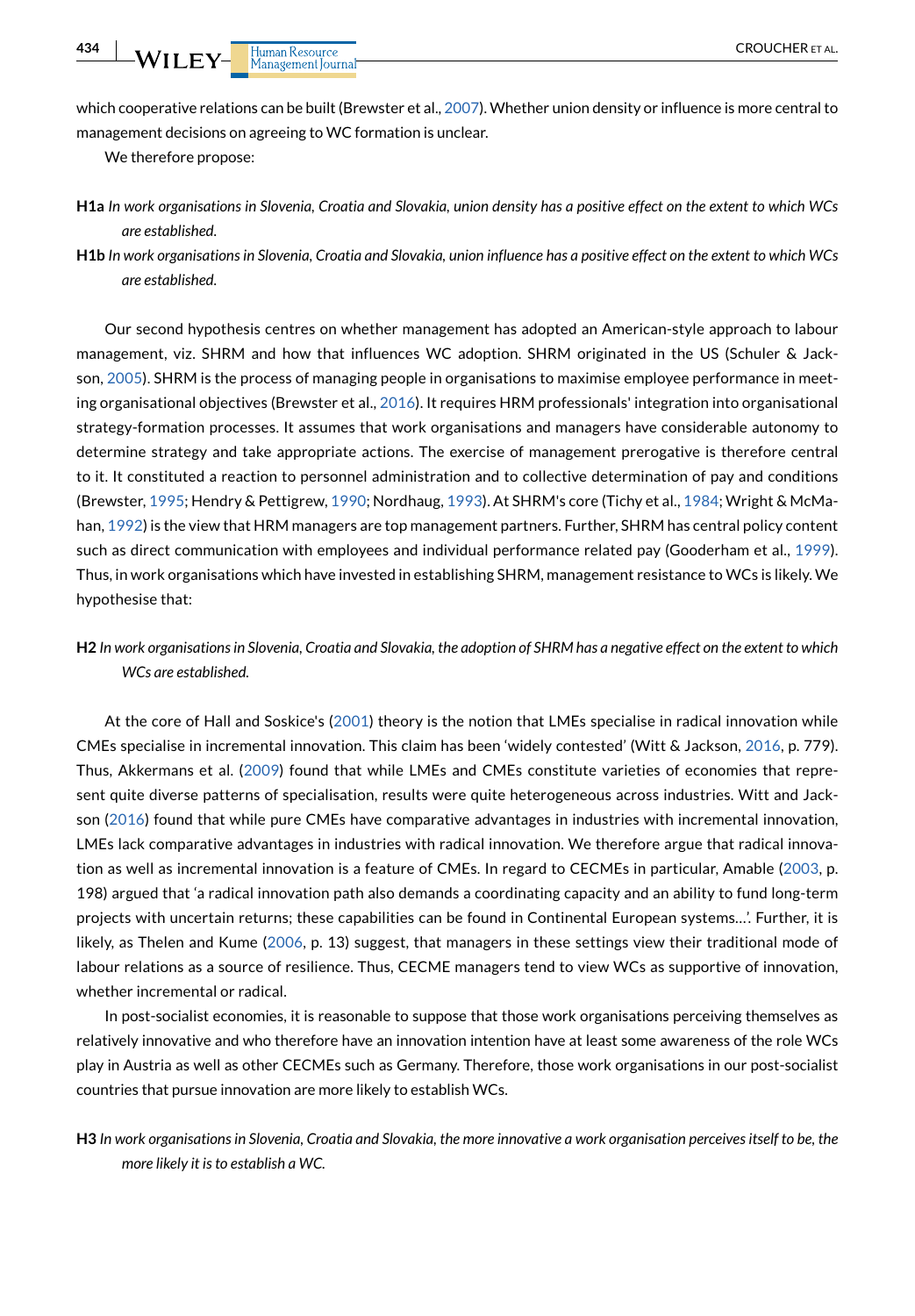# **2.2 | The use of WCs for downward communication**

Although little extensive research exists on WCs in Austria, Kotthoff ([1994](#page-15-19)) and Halgmann [\(2019\)](#page-15-17) suggest that for Germany once established, how successful WCs are as effective workplace governance institutions depends on internal management-employee relations far more than on legal detail. Indeed, 'legalism' by actors can serve as an obstruction (Kotthoff, [1994\)](#page-15-19). Halgmann [\(2019,](#page-15-17) p. 58 and passim) found that the formal WC role as legally specified was no more than the starting point for successful WCs' actual workplace role. Thus, once WCs are introduced, the extent to which managements use them for downward communication derives from essentially relational motives. This causes us to suppose that while WC legal frameworks in Slovenia, Croatia and Slovakia are weaker than in Austria, strong management-works councillor social relations may develop in work organisations in these countries. Thus, moving into our second set of hypotheses, our general assumption is that once managements of work organisations in Slovenia, Croatia and Slovakia have accepted WCs, in general, there is no obvious case for supposing they will not be used for downward communication to the same degree as in Austria. Hence:

**H4** *In work organisations in Austria, Slovenia, Croatia and Slovakia with WCs, WCs are used for downward communication to a broadly similar extent by managements in each of the four countries.*

However, over and above this general assumption, we expect unions not only in Austria but also in the three post-socialist countries to promote use of WCs for downward communication. From unions' viewpoint, WCs offer access to information that they may otherwise lack (Brewster et al., [2007](#page-14-3)). We therefore propose:

- **H5a** *In work organisations in Austria, Slovenia, Croatia and Slovakia with WCs, union density positively affects the use of WCs for downward communication.*
- **H5b** *In work organisations in Austria, Slovenia, Croatia and Slovakia with WCs, union influence positively affects the use of WCs as channels for downward communication.*

As discussed in the lead-in to H2, managements practicing SHRM will tend to resist WC introduction. Nevertheless, we cannot preclude that some work organisations in Austria and the three post-socialist countries with SHRM may have accepted WCs at some point. In these organisations, managers with strong SHRM mandates will aim at direct manager-employee communication and will therefore avoid using WCs for downward communication. We therefore hypothesise:

**H6** *In work organisations in Austria, Slovenia, Croatia and Slovakia with WCs, SHRM negatively affects the use of WCs for downward communication.*

# **2.3 | Innovation and use of WCs for downward communication**

In connection with H3, we argued that within CECMEs such as Austria managers regard WCs as advantageous for promoting the conditions that underpin both radical and incremental innovation. We further argued that managers of work organisations in the three post-socialist countries with innovation orientations will take a similar view. It, therefore, seems reasonable to suppose that among those work organisations that have established WCs, it is the managers of the most innovative work organisations both in Austria and in the post-socialist countries that are most active in using WCs as conduits for downward communication. We therefore hypothesise:

**H7 In** *work organisations in Austria, Slovenia, Croatia and Slovakia with WCs, the more innovative a work organisation perceives itself to be, the more likely it is to use WCs for downward communication.*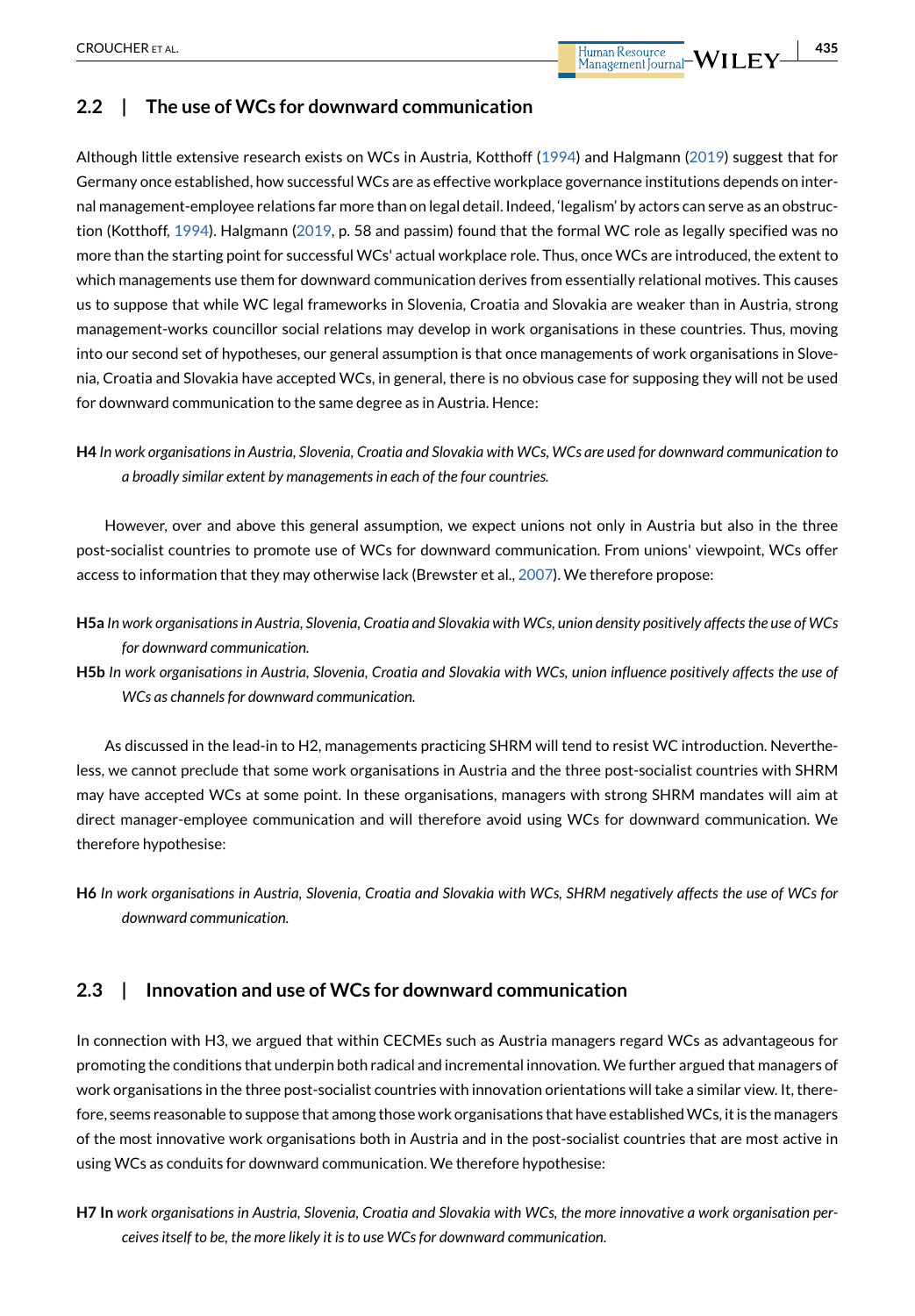### **3 | METHOD**

#### **3.1 | Data and sample**

Our data are from the Cranet 2015 survey, covering a wide range of HR policies and practices at enterprise level. Cranet is a regular international comparative survey of organisational policies and practices on HRM (Brewster et al., [2004](#page-14-17); Parry et al., [2020](#page-15-25)). Respondents are the highest-ranking managers responsible for HRM. The 2015 questionnaire was developed through an iterative process between Cranet members, with experience of running surveys since 1990. The Cranet representative in each country distributed the survey instrument to work organisations with at least 100 employees. Removing agricultural organisations and controlling for public service organisations we had usable data on 856 work organisations across four countries. The relationship in our sample between Austria and the post-socialist countries as a group is broadly consistent with the national statistics.

When we examine the antecedents of the adoption of WCs in Slovenia, Croatia, and Slovakia only, the total number of work organisations is 629. In our analysis of the use by management of WCs for downward communication in the same countries, Austria and the two control countries, only work organisations with WCs were included, providing us with a sample of 852.

# **3.2 | Variables**

The first dependent variable, WC presence, is dichotomous. Respondents were asked if the organisation had a WC or Joint Consultative Committee (Yes = 1 and No = 0). Ratings of 1 mean that organisations have a WC or equivalent. The second dependent variable is the use of downward communication through WCs by management. The question is: to what extent do you use WCs to communicate major issues to your employees on a Likert scale from not at all = 0 to a very great extent = 4.

Our first independent variable is designed to assess union density within organisations. The question was: What proportion of the total number of employees in your organisation are members of a trade union? Work organisations were divided into 6 categories. 0% = 0, 1–10% = 1, 11–25% = 2, 26–50% = 3, 51–75% = 4 and 76–100% = 5. Our second independent variable measures union influence. The question on a 5-point Likert scale from not at all = 0 to a very great extent = 4, is to what extent do unions influence your organisation? Ratings of 4 mean that organisations have substantial union influence.

Our analysis contains three measures of SHRM. The first assesses the use of direct communication, that is, whether managers, professionals, clericals and/or manual employees are briefed on issues of business strategy, financial performance and work organisation. We created a ten-point scale, with nine indicating that managers, professionals, and clerical and/or manuals had been fully briefed on these three issues, and zero indicating no briefing at all on any of the three issues. Cronbach's alpha is relatively high at 0.83.

Our second measure of SHRM is the implementation of individualised pay-for-performance (I-PFP). This is derived from responses to three questions that produce seven dichotomous items on the use of individualised performance measurement and reward systems. The questions ask: 'Do you have formal appraisal system?' for each of the following categories of the workforce: managers, professionals without managerial responsibility, and clerical staff and/or manual workers. 'Are you offered individual performance related pay?' for each of managers, professionals, clerical staff, and/or manual workers. The final question asks 'Is the appraisal data used to inform pay decisions?' The responses to these questions are all dichotomous, that is, yes or no, and the responses are used to create an index reflecting the individual work organisation's commitment to I-PFP. This scale models I-PFP as a latent variable, which is assumed to be measured by the seven dichotomous items with error. The scale has acceptable reliability (Cronbach's alpha = 0.80) Thus, it is valid to aggregate the seven items into a single scale representing level of I-PFP adoption.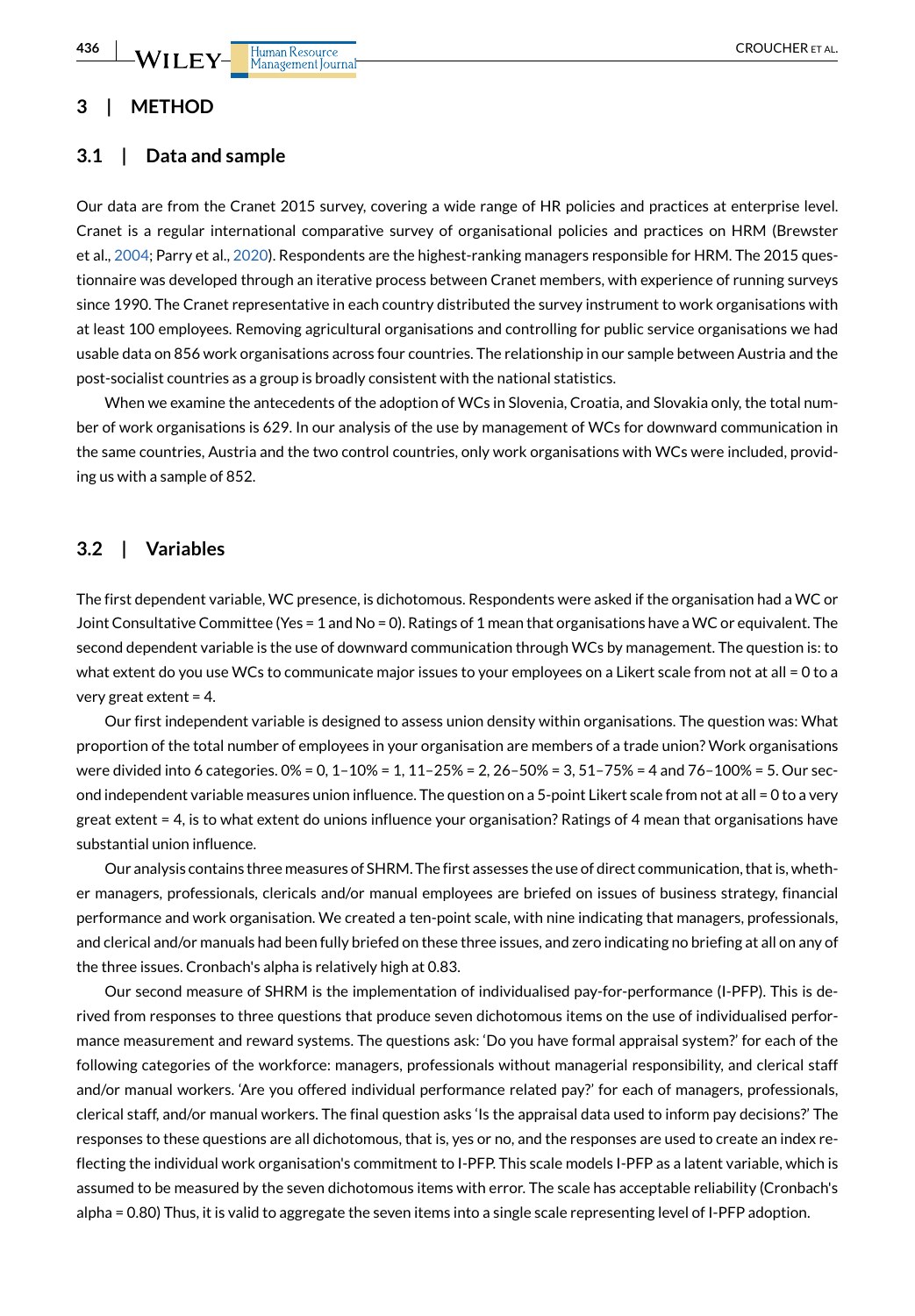Our third indicator of SHRM concerns the HR function and the degree to which it plays a strategic role. This measure is based on a composite index consisting of eight questions. The first is whether the organisation has a HRM department (Yes = 1; No = 0). The second asks if the person responsible for HR has a place on the board or equivalent top executive team (Yes = 1; No = 0). The third asks if the organisation has a business/service strategy, and at what stage is the person responsible for personnel/HRM involved in its development? This question uses a four-point scale (from the outset = 3, through subsequent consultation = 2, on implementation = 1, not consulted = 0). We then use five questions focussing on who has primary responsibility for major policy decisions on the following issues: (a) pay and benefits, (b) recruitment and selection, (c) training and development, (d) industrial relations, and (e) workforce expansion/ reduction. These questions are scored on a four-point scale (line management = 1, line management in consultation with HRM department = 2, HRM department in consultation with line management = 3, HRM department = 4). The sum of the responses to these questions is used to form an index ranging from 0 (HR function has low degree of strategic role) to 25 (HR function has high degree of strategic role). Cronbach's alpha is relatively high at 0.70.

Our measure of a work organisation's degree of innovation is a single item, self-reported measure that used the question, 'Compared to other organisations in your sector, how would you rate the innovation of your organisation?' Thus, we measure the perception a work organisation has of its relative innovativeness. The question is scored on a five-point scale (Poor or at the low end of the industry = 1, Below average = 2, Average or equal to the competition = 3, Better than average = 4, Superior = 5).

In our analyses of both the establishment and use of WCs, we also control for work organisation size, foreign ownership, and sector. Work organisation size is operationalised as the natural log of the total number of employees, to avoid any potential disproportionate influence from a few very large work organisations and to normalise the variable's distribution. In regard to foreign ownership, we control for local as opposed to foreign ownership, distinguishing organisations by whether they are locally headquartered, headquartered in CMEs or other market economies. In sectoral terms, we distinguish between commercial public services, and private-sector manufacturing, financial services, and all other services with the latter as the reference category.

#### **3.3 | Analyses**

Prior to hypothesis testing, we conducted a reliability analysis to confirm that Cronbach's alpha values are at or above 0.70 as recommended by Nunnally [\(1978\)](#page-15-26). Second, we conducted descriptive analysis of the variables (see Table [1](#page-8-0) for H1–H3 and Table [3](#page-10-0) for H4–H7).

Third, in Figures [1](#page-11-0) and [2](#page-11-1), we present respectively proportions and means for the adoption of WCs and their use for downward communication. While the proportions of work organisations that have adopted WCs in the three post-socialist countries are lower than for Austria, Germany and Norway they are markedly higher than the adoption of JCCs in the US. This provides an indication of these countries closer proximity to CECMEs to that of the US. In Figure [2,](#page-11-1) there is a clear indication that the use of WCs for downward communication is roughly at the same level for the post-socialist countries and the three CECMEs indicating that for all countries once adopted WCs are generally used. See [A](#page-16-9)ppendix A for bar charts of the independent variables.

#### **4 | RESULTS**

In order to test H1–H3, we conducted a logistic regression, results are presented in Table [2.](#page-9-0)

In model 1, the control variables were entered. We note in model 1 that work organisation size (*b* = 0.48, SE = 0.10, *p* < 0.001) and manufacturing (*b* = 1.01, SE = 0.24, *p* < 0.001) mean a greater likelihood of having WCs. In industry terms, larger manufacturing plants are WCs' 'natural home'. In model 2, the two country-level variables Slovenia and Croatia did not show greater likelihood of encountering WCs compared to Slovakia. In model 3, we test H1a and find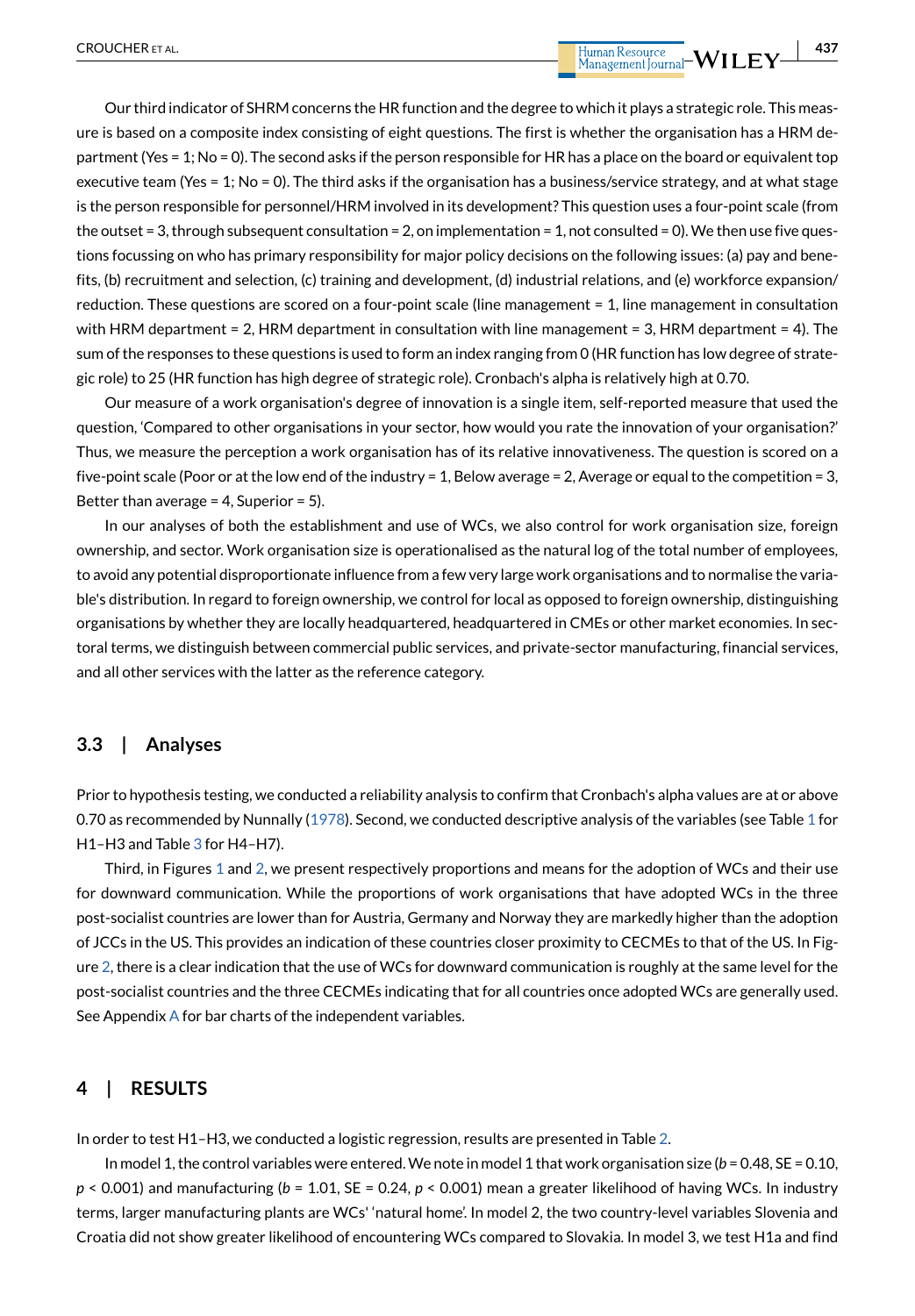<span id="page-8-0"></span>

| $\overline{ }$<br>TABLE                                                     |                     | Descriptive statistics and correlations of variables-antecedents of WCs (N = 629) in Slovenia, Croatia and Slovakia |                       |                   |                                                                                     |                |           |                    |                            |                   |                |                    |              |                      |               |                |                     |                             |                |               |
|-----------------------------------------------------------------------------|---------------------|---------------------------------------------------------------------------------------------------------------------|-----------------------|-------------------|-------------------------------------------------------------------------------------|----------------|-----------|--------------------|----------------------------|-------------------|----------------|--------------------|--------------|----------------------|---------------|----------------|---------------------|-----------------------------|----------------|---------------|
| Variable                                                                    | Σ<br>$\overline{z}$ | G                                                                                                                   | $\blacktriangleright$ | $\mathbf{\Omega}$ | ო                                                                                   | 4              | 5         | $\bullet$          | N                          | $\infty$          | ò              | g                  | $\mathbf{1}$ | $\overline{2}$       | $\frac{3}{2}$ | $\overline{4}$ | $\frac{8}{1}$<br>15 | 17                          | $\frac{8}{2}$  | $\frac{9}{2}$ |
| 1. Firm size (log) 627 5.76 $1.17 -$                                        |                     |                                                                                                                     |                       |                   |                                                                                     |                |           | ï                  |                            |                   |                |                    |              |                      | ï             |                |                     |                             |                |               |
| 2. HQ local                                                                 | 556                 | $0.70$ $0.46$ $-0.10$ <sup>*</sup>                                                                                  |                       |                   |                                                                                     |                |           |                    |                            |                   |                |                    |              |                      |               |                |                     |                             |                |               |
| 3. HQ CME                                                                   | 556                 | 0.22 0.41                                                                                                           | 0.07                  | $-0.82**$         |                                                                                     |                |           |                    |                            |                   |                |                    |              |                      |               |                |                     |                             |                |               |
| 4. HQ LME                                                                   | 556                 | $0.02$ 0.15 $0.09^*$ -0.24**                                                                                        |                       |                   | $-0.08$                                                                             | $\blacksquare$ |           | $\mathbf{I}$       |                            | $\mathbf{I}$      | $\blacksquare$ |                    | $\mathbf{I}$ | $\mathbf{I}$         | $\mathbf{I}$  | ı              | ı                   | $\mathbf{I}$                | $\blacksquare$ |               |
| 5. HQ other                                                                 | 556                 | 0.05 0.23 0.02                                                                                                      |                       | $-0.37***$        | $-0.13** -0.04$                                                                     | ı              |           | ı                  |                            |                   |                |                    |              |                      |               |                |                     |                             |                |               |
| 6. Manufacturing 567                                                        |                     | 0.29 0.46 0.07                                                                                                      |                       | $-0.05$           | 0.04                                                                                | $-0.02$        | 0.04      |                    |                            |                   |                |                    |              |                      |               |                |                     |                             |                |               |
| 7. Fin. services                                                            | 567                 | $0.1000.30 - 0.01$                                                                                                  |                       | $-0.17***$        | $0.16***-0.05$                                                                      |                | 0.08      | $-0.22***$         |                            | $\blacksquare$    |                |                    |              |                      |               |                |                     |                             |                |               |
| 8. Public services 567                                                      |                     | $0.13$ 0.33 $-0.16**$ 21**                                                                                          |                       |                   | $-0.19**$                                                                           | $-0.06$        | $-0.04$   | $-0.24***-0.13***$ |                            | $\mathbf{I}$      | $\blacksquare$ |                    |              | I.                   | f,            |                |                     | I.                          |                |               |
| 9. Other services 567                                                       |                     | 0.48 0.50 0.05                                                                                                      |                       | 0.01              | $-0.01$                                                                             | $0.09*$        | $-0.05$   |                    | $-0.62***-0.32***-0.37***$ |                   |                |                    |              |                      |               |                |                     |                             |                |               |
| 10. Slovenia                                                                | 629                 | $0.33$ 0.47 $-0.12***$                                                                                              |                       | $0.23***-0.16***$ |                                                                                     | $-0.09*$       | $-0.12**$ | 0.02               | $-0.13**$                  | $0.34***-0.17***$ |                |                    |              |                      |               |                |                     |                             |                |               |
| 11. Croatia                                                                 | 629                 | $0.27044027**$                                                                                                      |                       | $0.10*$           | $-0.02$                                                                             | $-0.07$        | $-0.10*$  | $-0.02$            | $-0.07$                    | $-0.14**$         | $0.15**$       | $-0.43*$           |              |                      |               |                |                     |                             |                |               |
| 12. Slovakia                                                                | 629                 | $0.40$ $0.49$ $-0.13**$ $-0.29**$                                                                                   |                       |                   | $0.16***$                                                                           | $0.15***$      | $0.20***$ | 0.00               | $0.18***$                  | $-0.17**$         | 0.01           | $-0.58***-0.49***$ |              | ï<br>$\mathbf{I}$    | ı             |                | ı                   | ı                           | ı              |               |
| 13. Density                                                                 |                     | 625 1.40 1.59 $0.25**$ 0.24**                                                                                       |                       |                   | $-0.20**$                                                                           | $-0.07$        | $-0.06$   | 0.07               | $-0.11*$                   | $0.10*$           | $-0.07$        | 0.07               | $0.34**$     | $-0.37***$           | $\mathbf{I}$  |                |                     |                             |                |               |
| 14. Influence                                                               | 627                 | 1.20 1.31                                                                                                           | $0.29***$             | $0.14**$          | $-0.14**$                                                                           | $-0.01$        | $-0.03$   | 0.08               | $-0.11*$                   | 0.06              | $-0.05$        | $-0.06$            | $0.33***$    | $-0.24**$            | $0.73**$      |                |                     |                             |                |               |
| 15. Direct com.                                                             |                     | $627$ 4.82 2.87 0.14** -0.27**                                                                                      |                       |                   | $0.20**$                                                                            | $0.12***$      | $0.11***$ | $-0.01$            | $0.14**$                   | $-0.30**$         | $0.12**$       | $-0.69**$          | $0.34**$     | $0.35***$            | $0.11***$     | Ţ<br>$0.17**$  |                     |                             |                |               |
| 16. Ind P-F-P                                                               | 584                 | 4.11 2.26                                                                                                           |                       | $0.07 -0.21***$   | $0.16***$                                                                           | 0.03           | $0.10*$   | $0.14***$          | 0.08                       | $-0.11***$        | $-0.10*$       | $0.15***$          | $-0.10*$     | $-0.05$              | $-0.03$       | 0.01           | $0.19***$           | f,                          |                |               |
| 17. HR function 627 13.84 5.20                                              |                     |                                                                                                                     |                       | $0.23***-0.19***$ | $0.15***$                                                                           | $0.09*$        | 0.05      | 0.03               | 0.08                       | $-0.10*$          | $-0.02$        | $0.15***$          | $-0.07$      | $-0.08$ <sup>*</sup> | 0.05          | 0.07           | 0.07                | $\blacksquare$<br>$0.35***$ |                |               |
| 18. Innovation 483                                                          |                     | 3.47 0.96                                                                                                           | 0.08                  | $-0.18***$        | $0.14**$                                                                            | $0.12*$        | 0.02      | $-0.03$            | 0.05                       | $-0.08$           | 0.05           | $-0.14**$          | 0.03         | $0.09*$              | $-0.22**$     | $-0.15**$      | $0.15***$           | $0.12**0.05$                |                |               |
| 19. Work council 628 0.52 0.50 0.22** -0.02                                 |                     |                                                                                                                     |                       |                   | 0.01                                                                                | 0.04           | 8.00      | $0.22**$           | $-0.04$                    | $-0.10*$          | $-0.12**$      | $-0.13**$          | $0.10*$      | 0.04                 | $0.35***$     | $0.36**$       | 0.07<br>$0.21**$    | $0.11**$                    | 0.03           |               |
| Abbreviations: CME, Coordinated Market Economy; H<br>$*p < 0.05; *p < 0.01$ |                     |                                                                                                                     |                       |                   | Q, Head Quarter; HR, Human Resource; LME, Liberal Market Economy; WC, Works Council |                |           |                    |                            |                   |                |                    |              |                      |               |                |                     |                             |                |               |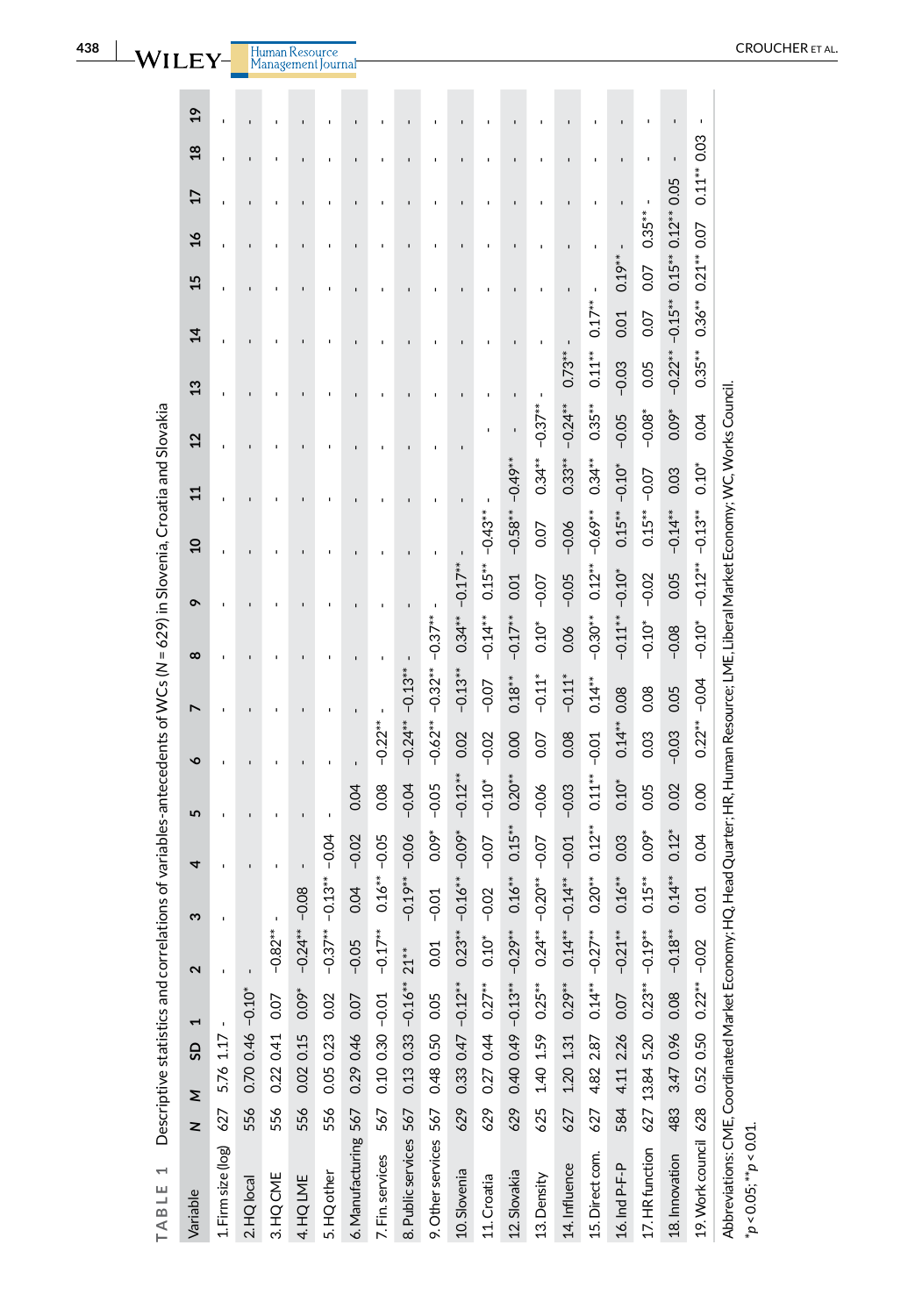#### <span id="page-9-0"></span>**TABLE 2** Hierarchical logistic regression analyses: WC existence

|                                       | <b>Works councils</b> |                  |                  | 95% C.I for exp (b)          |                          |                          |  |  |
|---------------------------------------|-----------------------|------------------|------------------|------------------------------|--------------------------|--------------------------|--|--|
|                                       | Model 1 b (se)        | Model 2 b (se)   | Model 3 b (se)   | Exp(b)                       | Lower                    | Upper                    |  |  |
| Constant                              | $-2.66**$ (0.57)      | $-2.68**$ (0.58) | $-3.51**$ (0.78) | 0.030                        | $\overline{\phantom{0}}$ |                          |  |  |
| Control variables:                    |                       |                  |                  |                              |                          |                          |  |  |
| Firm size (log)                       | $0.48**$ (0.10)       | $0.46**$ (0.10)  | $0.27*(0.11)$    | 1.312                        | 1.058                    | 1.627                    |  |  |
| Foreign ownership: (Local as ref.)    |                       |                  |                  |                              |                          |                          |  |  |
| CME (i.e., Germany and France)        | $-0.15(0.25)$         | $-0.11(0.25)$    | 0.02(0.28)       | 1.020                        | 0.594                    | 1.752                    |  |  |
| LME (i.e., US, UK and Canada)         | 0.43(0.73)            | 0.54(0.74)       | 0.38(0.77)       | 1.468                        | 0.324                    | 6.658                    |  |  |
| Other (i.e., Africa, China and India) | $-0.44(0.42)$         | $-0.36(0.43)$    | $-0.48(0.46)$    | 0.619                        | 0.253                    | 1.517                    |  |  |
| Sector: (services as reference)       |                       |                  |                  |                              |                          |                          |  |  |
| Manufacturing                         | $1.01**$ (0.24)       | $1.00**$ (0.24)  | $1.01**$ (0.26)  | 2.756                        | 1.658                    | 4.580                    |  |  |
| <b>Financial services</b>             | 0.22(0.34)            | 0.25(0.34)       | 0.21(0.37)       | 1.239                        | 0.606                    | 2.532                    |  |  |
| <b>Public services</b>                | 0.25(0.36)            | 0.17(0.37)       | 0.04(0.41)       | 1.040                        | 0.470                    | 2.303                    |  |  |
| Independent variables:                |                       |                  |                  |                              |                          |                          |  |  |
| Countries (Slovakia as reference)     |                       |                  |                  |                              |                          |                          |  |  |
| Slovenia                              |                       | 0.24(0.27)       | $-0.22(0.38)$    | 0.802                        | 0.385                    | 1.672                    |  |  |
| Croatia                               |                       | 0.13(0.25)       | $-0.50(0.29)$    | 0.604                        | 0.344                    | 1.062                    |  |  |
| Union density                         |                       |                  | $0.35**$ (0.11)  | 1.416                        | 1.140                    | 1.757                    |  |  |
| Union influence                       |                       |                  | $0.30*(0.12)$    | 1.352                        | 1.061                    | 1.723                    |  |  |
| Direct communication                  |                       |                  | 0.05(0.06)       | 1.051                        | 0.939                    | 1.176                    |  |  |
| Pay-for-performance                   |                       |                  | $-0.02(0.05)$    | 0.981                        | 0.884                    | 1.090                    |  |  |
| <b>HR</b> function                    |                       |                  | 0.02(0.02)       | 1.024                        | 0.976                    | 1.074                    |  |  |
| Innovation                            |                       |                  | $0.24*(0.12)$    | 1.274                        | 1.011                    | 1.606                    |  |  |
| $\chi^2$ , df                         | 48.812**,7            | 49.614**, 9      | 102.015**, 15    | $\overline{\phantom{a}}$     | $\overline{\phantom{0}}$ | $\overline{\phantom{m}}$ |  |  |
| -2 log likelihood                     | 586.232               | 585.429          | 533.029          | $\overline{\phantom{a}}$     | ÷,                       | ÷,                       |  |  |
| Cox and Snell $R^2$                   | 0.099                 | 0.101            | 0.196            | $\qquad \qquad \blacksquare$ |                          |                          |  |  |
| Nagelkerke R <sup>2</sup>             | 0.133                 | 0.135            | 0.264            | ٠                            | ÷,                       | ÷,                       |  |  |

*Note*: Unstandardised regression coefficients are shown (Standard error). *N* = 468. All Countries included in analyses: Slovenia, Croatia, and Slovakia (reference).

Abbreviations: CME, Coordinated Market Economy; LME, Liberal Market Economy; HR, Human Resource; WC, Works Council.

\**p* < 0.05; \*\**p* < 0.01.

that union density significantly impacts WCs existence  $(b = 0.35, SE = 0.11, p < 0.01)$ . Thus, we find support for Hypothesis 1a. Model 3 also enables us to test H1b, that significant union influence predicted WCs (*b* = 0.30, SE = 0.12, *p* < 0.02). Thus, we find support for Hypothesis 1b. Furthermore, in model 3 we test H2 and find that none of our three SHRM measures have any impact on the establishment of WCs. Thus, we find no support for Hypothesis 2. Finally, in model 3, we test H3 and find that innovation significantly influences the establishment of WCs (*b* = 0.24, SE = 0.12, *p* < 0.05). Thus, we find support for Hypothesis 3.

In order to test H4–H7, we employ a regression analysis, the results are presented in Table [4.](#page-12-0)

In model 1, we enter the control variables and observe that financial service work organisations ( $b = -0.35$ ,  $SE = 0.16$ ,  $p < 0.03$ ) are significantly less likely to use their WCs for downward communication than the reference category 'other service' private-sector organisations. Model 2 provides an initial test of H4. In relation to Austria, the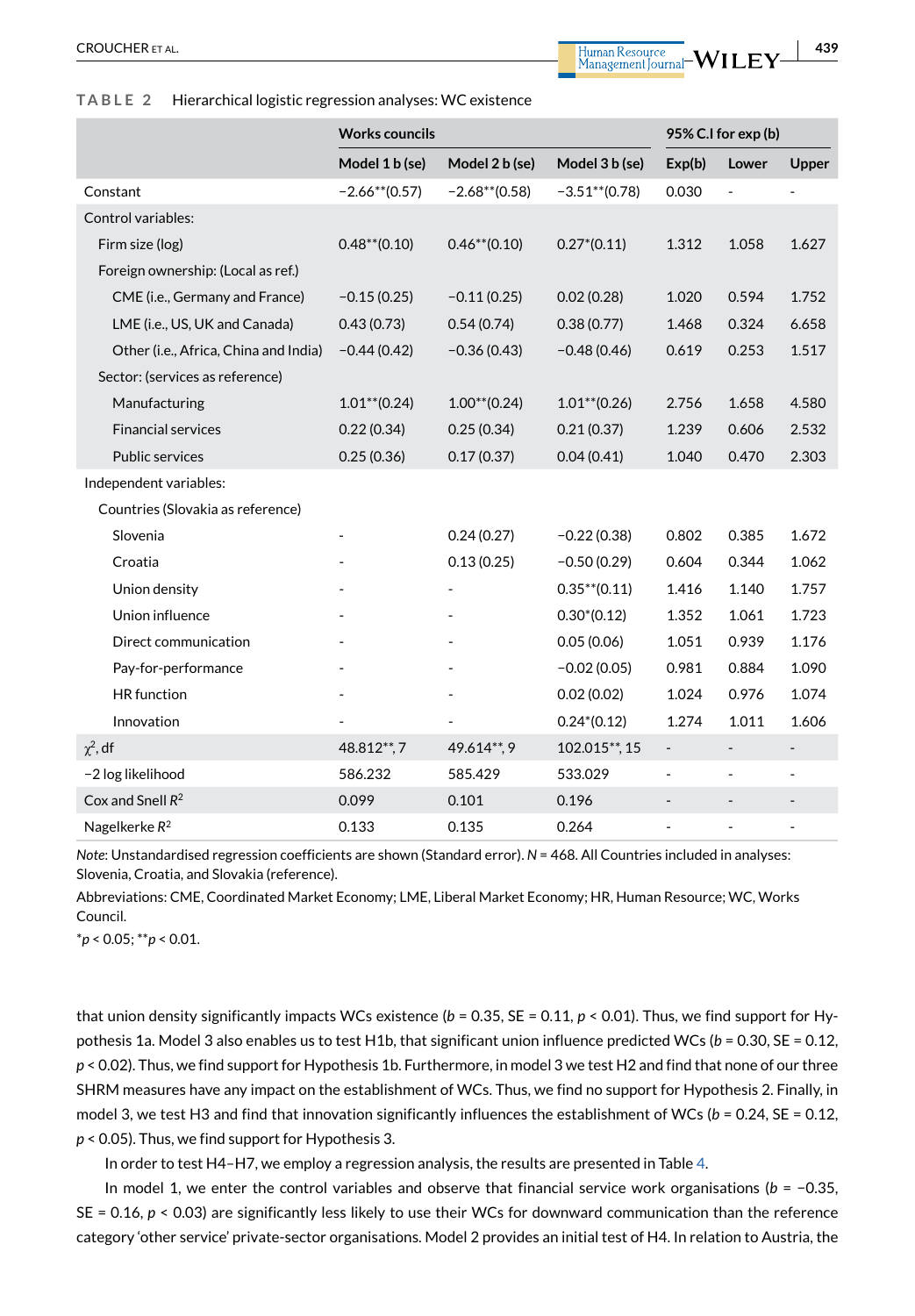| 440                                                                                                                                                |                             |                       |             |               |                    |                 | Human                 |                     |                       |                      |                           |                       |               |                                            |                            |                                   |             |                             |                                    |                         |                    |                     | <b>CROUCHER</b> ET AL |
|----------------------------------------------------------------------------------------------------------------------------------------------------|-----------------------------|-----------------------|-------------|---------------|--------------------|-----------------|-----------------------|---------------------|-----------------------|----------------------|---------------------------|-----------------------|---------------|--------------------------------------------|----------------------------|-----------------------------------|-------------|-----------------------------|------------------------------------|-------------------------|--------------------|---------------------|-----------------------|
|                                                                                                                                                    | 22                          |                       |             |               |                    |                 |                       |                     |                       |                      |                           |                       |               |                                            |                            |                                   |             |                             |                                    |                         |                    |                     |                       |
|                                                                                                                                                    | $\overline{21}$             |                       |             |               |                    |                 |                       |                     |                       |                      |                           |                       |               |                                            |                            |                                   |             |                             |                                    |                         |                    |                     | 0.05 0.05             |
|                                                                                                                                                    | $\overline{c}$              |                       |             |               |                    |                 |                       |                     |                       |                      |                           |                       |               |                                            |                            |                                   |             |                             |                                    |                         |                    | 0.02                |                       |
|                                                                                                                                                    | $\overline{a}$              |                       |             |               |                    |                 |                       |                     |                       |                      |                           |                       |               |                                            |                            |                                   |             |                             |                                    |                         | $0.22**$           | 0.07                | $-0.03$               |
|                                                                                                                                                    | $\frac{8}{2}$               |                       |             |               |                    |                 |                       |                     |                       |                      |                           |                       |               |                                            |                            |                                   |             |                             |                                    | $0.12**$                | $0.18**$           | $0.13**$            |                       |
|                                                                                                                                                    |                             |                       |             |               |                    |                 |                       |                     | $\blacksquare$        |                      |                           |                       |               |                                            |                            |                                   |             |                             | 0.04                               |                         | $0.12**$           |                     | $0.30***-0.01$        |
|                                                                                                                                                    | 17                          |                       |             |               |                    |                 |                       |                     |                       |                      |                           |                       |               |                                            |                            |                                   |             |                             |                                    |                         |                    | $-0.11***-0.07$     |                       |
|                                                                                                                                                    | $\frac{16}{1}$              |                       |             |               |                    |                 |                       |                     |                       |                      |                           |                       |               |                                            |                            |                                   |             | $0.53**$                    | 0.06                               |                         | $0.13**$           |                     | $0.24**$              |
|                                                                                                                                                    | 15                          |                       |             |               |                    |                 |                       |                     |                       |                      |                           |                       |               |                                            |                            |                                   | $0.28***$   | $0.20**$                    | $0.20**$                           | $-0.14***-0.10***-0.02$ | $0.19**$           | 0.01                | $0.12***$             |
|                                                                                                                                                    |                             |                       |             |               |                    |                 |                       |                     |                       |                      |                           |                       |               |                                            |                            |                                   | $-0.23**$   |                             | $0.12***$                          | 0.05                    | 0.06               | $-0.05$             | $-0.07$ <sup>*</sup>  |
|                                                                                                                                                    | $\mathbf{z}$                |                       |             |               |                    |                 |                       |                     |                       |                      |                           |                       |               |                                            |                            |                                   |             | $-0.20***-0.06$             |                                    |                         |                    |                     |                       |
|                                                                                                                                                    | $\boldsymbol{\mathfrak{1}}$ |                       |             |               |                    |                 |                       |                     |                       |                      |                           |                       |               |                                            |                            |                                   | $0.30***$   |                             | $-0.03$                            | 0.06                    | $-0.11**$          | 0.05                | $0.12***-0.16***$     |
|                                                                                                                                                    | $\overline{2}$              |                       |             |               |                    |                 |                       |                     | $\blacksquare$        |                      |                           |                       |               |                                            |                            |                                   | $0.17**$    | $0.17***$                   | 0.05                               |                         | $-0.17**$          | $-0.02$             |                       |
|                                                                                                                                                    |                             |                       |             |               |                    |                 |                       |                     |                       |                      |                           |                       | $-0.12**$     | $-0.15***-0.16***$                         | $-0.21***-0.22***-0.26***$ | $-0.14** -0.15** -0.18** -0.25**$ | 0.09**      | 0.03                        | $-0.49**$                          | $0.17***-0.01$          | 0.02               | $-0.09$ *           | $0.12***$             |
|                                                                                                                                                    | $\mathbf{1}$                |                       |             |               |                    |                 |                       |                     |                       |                      |                           |                       |               |                                            |                            |                                   |             |                             |                                    |                         |                    |                     |                       |
|                                                                                                                                                    | $\overline{a}$              |                       |             |               |                    |                 |                       |                     | $\blacksquare$        |                      |                           | $-0.18**$             | $-0.19**$     | $-0.23**$                                  |                            | $-0.21**$                         | $0.07*$     | $-0.07$ <sup>*</sup>        | 0.06                               | $-0.11**$               | $-0.01$            | $0.09*$             | $-0.07$               |
|                                                                                                                                                    |                             |                       |             |               |                    |                 |                       |                     |                       |                      | $-0.05$                   | $-0.03$               | $0.12***$     | 0.00                                       | $-0.10***-0.31***$         | $0.10***$                         | $-0.04$     | 0.01                        | 0.04                               | $-0.02$                 | $-0.06$            | $-0.03$             | $-0.02$               |
|                                                                                                                                                    | ç                           |                       |             |               |                    |                 |                       |                     |                       |                      | $0.13**$                  | 0.06                  | $-0.14**$     | $-0.13**$                                  | $-0.05$                    | $0.13***$                         | $0.16***$   | $0.11***$                   | $-0.12**$                          |                         |                    |                     |                       |
|                                                                                                                                                    | $\infty$                    |                       |             |               |                    |                 |                       |                     |                       | $-0.28**-0.37***$    |                           |                       |               |                                            |                            |                                   |             |                             |                                    | $0.15***-0.28***$       | $-0.03$            | 0.02                | 0.01                  |
|                                                                                                                                                    | L                           |                       |             |               |                    |                 |                       |                     | $-0.16**$             |                      | 0.02                      | $-0.08$ <sup>*</sup>  | $-0.07$       | $0.08*$                                    | 0.04                       | $-0.03$                           | $-0.15**$   | $-0.13**$                   | $0.12**$                           |                         | $0.08*$            | $-0.07$             | $0.10***-0.13***$     |
|                                                                                                                                                    |                             |                       |             |               |                    |                 |                       | $-0.24**$           | $-0.32**$             | $-0.56**$            | $-0.07*$                  | 0.03                  | 0.03          | 0.06                                       | $0.11***$                  | $-0.19**$                         | 0.02        | $-0.02$                     | $-0.02$                            | $0.15***$               | 0.03               | 0.06                |                       |
|                                                                                                                                                    | ç                           |                       |             |               |                    |                 | 04                    | $\delta$            | 03                    |                      | $\overset{*}{\mathbf{6}}$ |                       |               | $0.29***$                                  | $\tilde{C}$                |                                   |             |                             |                                    |                         | $\overline{C}$     | ΣÓ,                 |                       |
|                                                                                                                                                    | 5                           |                       |             |               |                    | $\blacksquare$  | Ö                     | O                   | ငှ                    | $-0.05$              | ငှ                        | $-0.07* -0.05$        | $-0.03$       |                                            | °                          | $-0.06$                           | $-0.07$     | $-0.04$                     | 0.02                               | 0.07                    | Ö                  | ခုံ                 | $-0.07$               |
|                                                                                                                                                    | 4                           |                       |             |               |                    | $-0.03$         | $0.11***$ $0.11***$   | $-0.06$             | $-0.20***-0.09*$      | 0.00                 | $-0.03$                   |                       | $-0.06$       | 0.03                                       | $0.10*$                    | $-0.01$                           | $-0.03$     |                             | $0.11***$                          | $0.12**$                | $0.08*$            | 0.06                | $-0.02$               |
|                                                                                                                                                    | ო                           |                       |             |               |                    |                 |                       | $0.08*$             |                       | 0.00                 | $-0.04$                   | $-0.07*$              | 0.06          | $0.15***$                                  | $-0.10**$                  | 0.02                              | $-0.12**$   |                             |                                    | $0.18**$                | $0.09**$           | 0.09*               | $-0.03$               |
|                                                                                                                                                    |                             |                       |             | $-0.78**$     | $-0.37***-0.10***$ | $-0.25***-0.07$ | $-0.15**$             | $-0.07*$            | $0.21***$             | 0.03                 | 0.04                      | 0.06                  | 0.00          |                                            | $0.08$ <sup>*</sup>        | 0.02                              | $0.13***$   | $0.11***-0.11***-0.02$      | $0.08^{**} - 0.09^{**} - 0.08^{*}$ |                         |                    | $-0.10**$           | 0.04                  |
|                                                                                                                                                    | 2                           |                       |             |               |                    |                 |                       |                     |                       |                      |                           |                       |               |                                            |                            |                                   |             |                             |                                    | $0.13***-0.23***$       | $0.19***-0.13***$  |                     |                       |
| Descriptive statistics and correlations of variables-organisations with WCs (N = 852) in Austria, Slovenia, Croatia, Slovakia, Germany, and Norway |                             |                       | 0.01        | 0.00          | 0.02               | $0.14 - 0.03$   | 0.01                  | 0.05                | $-0.02$               | 843 0.39 0.49 -0.03  | 852 0.21 0.41 0.09**      | 852 0.10 0.31 -0.10** | 0.03          |                                            | $0.44$ $0.17**$            | $0.35 - 0.09*$                    | $1.72008*$  | $0.20**$                    |                                    |                         |                    | 0.04                | 0.05                  |
|                                                                                                                                                    | GS                          | 848 6.30 1.30         | 0.75 0.44   | 852 0.17 0.38 | 0.21               |                 | 843 0.33 0.47         | 0.31                | 0.38                  |                      |                           |                       | 852 0.12 0.32 |                                            |                            |                                   |             |                             | 2.45                               | 2.32                    | 851 15.44 4.41     | 718 3.54 0.92       | 841 1.93 1.25         |
|                                                                                                                                                    | Σ                           |                       |             |               | 0.04               | 0.02            |                       | 843 0.11            | 843 0.17              |                      |                           |                       |               |                                            |                            | 0.14                              | 849 2.06    |                             | 6.33                               | 3.81                    |                    |                     |                       |
| S                                                                                                                                                  | z                           |                       | 852         |               | 852                | 852             |                       |                     |                       |                      |                           |                       |               |                                            |                            | 852                               |             |                             | 849                                | 852                     |                    |                     |                       |
| TABLE                                                                                                                                              | Variable                    | 1. Firm size<br>(log) | 2. HQ local | 3. HQ CME     | 4. HQ LME          | 5. HQ other     | 6. Manufac-<br>turing | services<br>7. Fin. | services<br>8. Public | services<br>9. Other | 10. Austria               | 11. Slovenia          | 12. Croatia   | 13. Slovakia 852 0.16 0.37 -0.18** -0.22** | 14. Germany 852 0.27       | 15. Norway                        | 16. Density | 17. Influence 848 1.70 1.29 | 18. Direct<br>comm.                | P-F-P<br>19. Ind.       | function<br>20. HR | 21. Innova-<br>tion | Comm.<br>22. Down.    |

\**p* < 0.05; \*\**p* < 0.01.

<span id="page-10-0"></span> $^*p < 0.05; ^{**}p < 0.01.$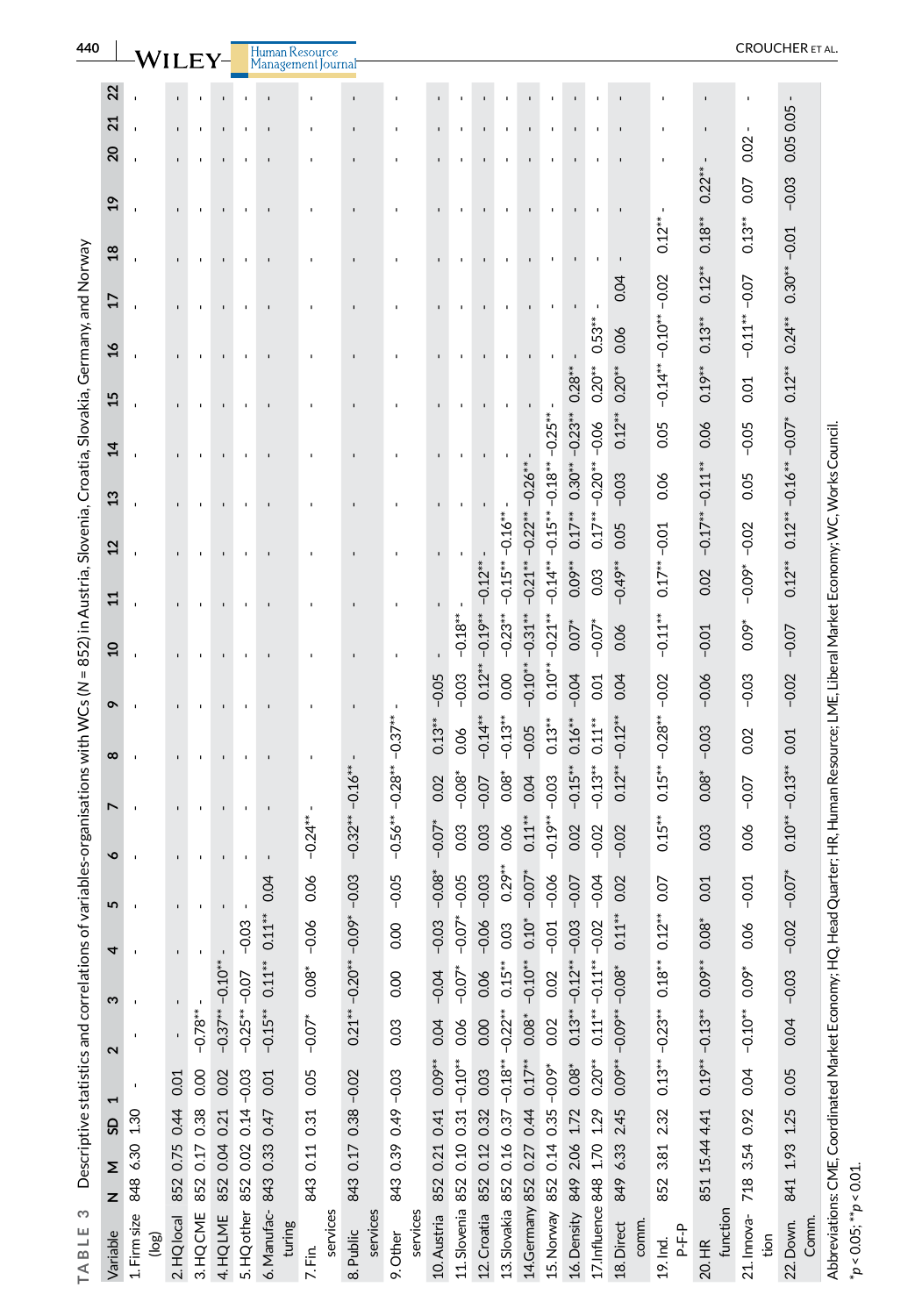

<span id="page-11-0"></span>**FIGURE 1** Percentage proportion of work organisations with WCs in Slovenia, Croatia, Slovakia, Austria, Germany, Norway, and JCCs in the US. JCCs, Joint Consultative Committee; WC, Works Council

reference country, Slovenia (*b* = 0.58, SE = 0.15, *p* < 0.01), Croatia (*b* = 0.43, SE = 0.15, *p* < 0.01), and Slovakia (*b* = −0.35, SE = 0.14, *p* < 0.02) are significantly different in terms of the use of WCs for downward communication. In comparison with their counterparts in Austria, management in work organisations in Slovenia and Croatia are significantly more likely to use them for downward communication. In Slovakia, management uses them significantly less. However, as we add Germany in model 3, and Norway in model 4, Slovakia does not appear to be significantly different to Austria. Even in model 5 both Croatia and Slovenia remain significantly more likely to use WCs for downward communication than Austria. Thus, H4 receives mixed support.

![](_page_11_Figure_3.jpeg)

<span id="page-11-1"></span>**FIGURE 2** Use of WCs for Downward Communication (means). Note. Use of Downward Communication was scored on a scale from 'not at all' = 0 to 'a very great extent' = 4. WC, Works Council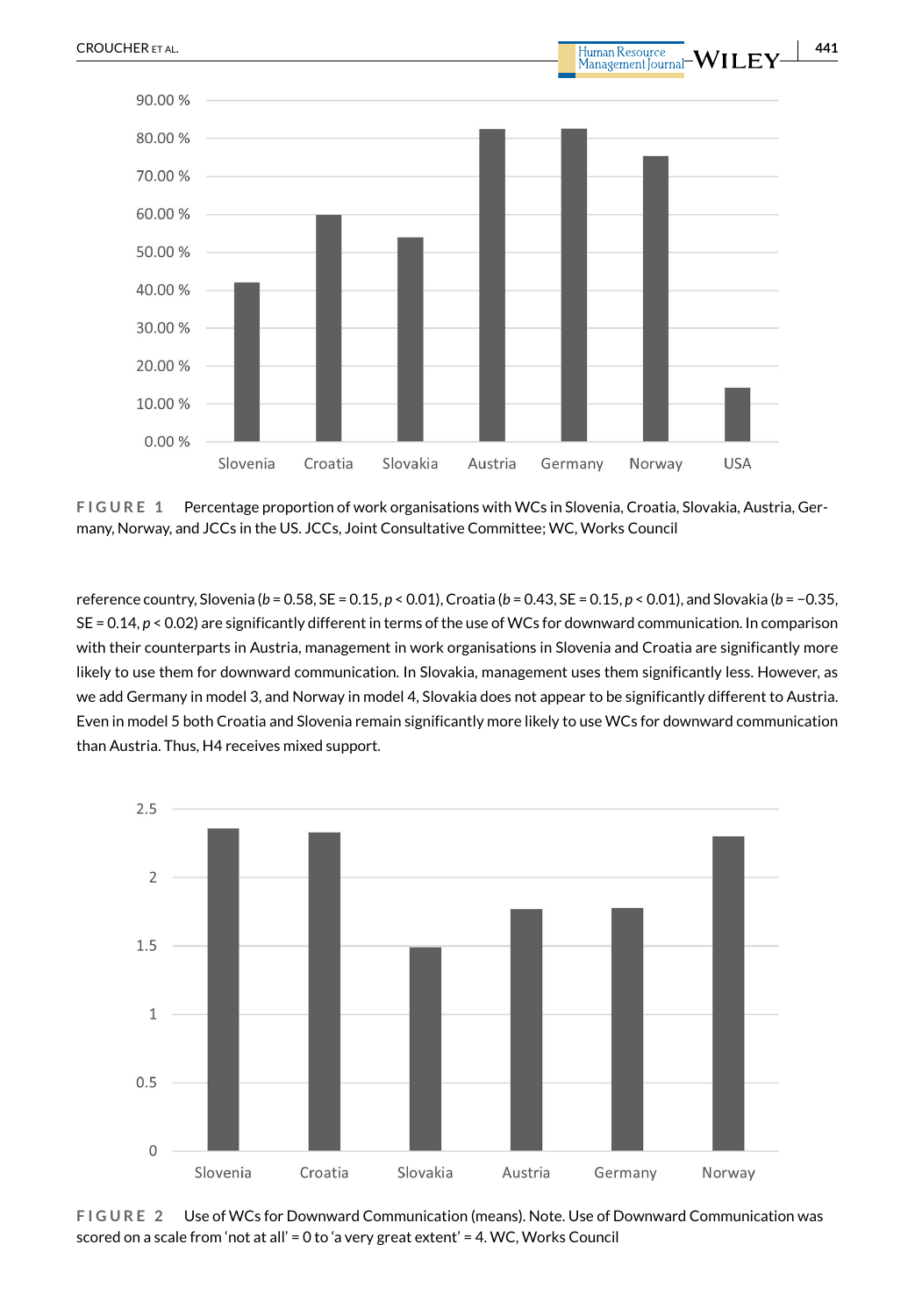Human Resource<br>Management Journal **WILEY** 

#### <span id="page-12-0"></span>**TABLE 4** Use of WCs for management-employee downward communication

|                                    |                 | <b>Downward communication</b> |                  |                 |                 |  |  |  |  |  |  |  |
|------------------------------------|-----------------|-------------------------------|------------------|-----------------|-----------------|--|--|--|--|--|--|--|
|                                    | Model 1 b (se)  | Model 2 b (se)                | Model 3 b (se)   | Model 4 b (se)  | Model 5 b (se)  |  |  |  |  |  |  |  |
| Constant                           | $1.57***(0.24)$ | $1.50**$ (0.25)               | $1.53**$ (0.25)  | $1.23**$ (0.27) | $0.69*(0.35)$   |  |  |  |  |  |  |  |
| Control variables:                 |                 |                               |                  |                 |                 |  |  |  |  |  |  |  |
| Firm size (log)                    | 0.06(0.04)      | 0.05(0.04)                    | 0.06(0.04)       | 0.07(0.04)      | 0.02(0.04)      |  |  |  |  |  |  |  |
| Foreign ownership: (Local as ref.) |                 |                               |                  |                 |                 |  |  |  |  |  |  |  |
| CME (i.e., Germany, France)        | $-0.11(0.12)$   | $-0.03(0.12)$                 | $-0.05(0.12)$    | $-0.09(0.12)$   | 0.00(0.12)      |  |  |  |  |  |  |  |
| LME (i.e., US, UK, Canada)         | $-0.20(0.21)$   | $-0.05(0.21)$                 | $-0.04(0.21)$    | $-0.07(0.21)$   | $-0.05(0.21)$   |  |  |  |  |  |  |  |
| Other (i.e., Africa, China, India) | $-0.44(0.31)$   | $-0.08(0.32)$                 | $-0.08(0.32)$    | $-0.11(0.32)$   | $-0.12(0.31)$   |  |  |  |  |  |  |  |
| Sector: (services as reference)    |                 |                               |                  |                 |                 |  |  |  |  |  |  |  |
| Manufacturing                      | 0.20(0.11)      | 0.19(0.11)                    | 0.21(0.11)       | $0.26*(0.10)$   | $0.21*(0.11)$   |  |  |  |  |  |  |  |
| <b>Financial services</b>          | $-0.35*(0.16)$  | $-0.25(0.15)$                 | $-0.25(0.15)$    | $-0.21(0.15)$   | $-0.08(0.15)$   |  |  |  |  |  |  |  |
| <b>Public services</b>             | $-0.04(0.16)$   | $-0.07(0.15)$                 | $-0.07(0.15)$    | 0.03(0.16)      | $-0.04(0.15)$   |  |  |  |  |  |  |  |
| Countries (Austria as reference)   |                 |                               |                  |                 |                 |  |  |  |  |  |  |  |
| Slovenia                           |                 | $0.58**$ (0.15)               | $0.52**$ (0.16)  | $0.69**$ (0.17) | $0.73**$ (0.20) |  |  |  |  |  |  |  |
| Croatia                            |                 | $0.43**$ (0.15)               | $0.37*(0.16)$    | $0.56**$ (0.17) | $0.36*(0.17)$   |  |  |  |  |  |  |  |
| Slovakia                           |                 | $-0.35*(0.14)$                | $-0.41**$ (0.15) | $-0.22(0.16)$   | $-0.10(0.16)$   |  |  |  |  |  |  |  |
| Germany                            |                 |                               | $-0.13(0.12)$    | 0.03(0.13)      | 0.08(0.13)      |  |  |  |  |  |  |  |
| Norway                             |                 |                               |                  | $0.51**$ (0.18) | 0.29(0.18)      |  |  |  |  |  |  |  |
| Independent variables:             |                 |                               |                  |                 |                 |  |  |  |  |  |  |  |
| Union density                      |                 |                               |                  |                 | 0.04(0.03)      |  |  |  |  |  |  |  |
| Union influence                    |                 |                               |                  |                 | $0.23**$ (0.04) |  |  |  |  |  |  |  |
| Direct communication               |                 |                               |                  |                 | 0.02(0.02)      |  |  |  |  |  |  |  |
| Individual<br>pay-for-performance  |                 |                               |                  |                 | $-0.03(0.02)$   |  |  |  |  |  |  |  |
| <b>HR</b> function                 |                 |                               |                  | ÷,              | 0.00(0.01)      |  |  |  |  |  |  |  |
| Innovation                         |                 |                               |                  |                 | $0.11*(0.05)$   |  |  |  |  |  |  |  |
| Adjusted $R^2$                     | 0.014           | 0.057                         | 0.057            | 0.067           | 0.153           |  |  |  |  |  |  |  |
| $\Delta R^2$                       | 0.024           | 0.046                         | 0.002            | 0.011           | 0.070           |  |  |  |  |  |  |  |
| F                                  | $2.438*$        | $5.224**$                     | 4.855**          | $5.187**$       | $6.829**$       |  |  |  |  |  |  |  |
| ΔF                                 | 2.438*          | 11.466**                      | 1.159            | $8.271**$       | $9.357**$       |  |  |  |  |  |  |  |

*Note*: Unstandardised regression coefficients are shown (Standard error).

Abbreviations: CME, Coordinated Market Economy; LME, Liberal Market Economy; HR, Human Resource; WC, Works Council.

*N* = 699.\**p* < 0.05; \*\**p* < 0.01.

Model 5 also enables us to test our other hypotheses. The model indicates that union density does not significantly affect the use of WCs for downward communication. Thus, H5a is not supported. However, H5b, that high union influence is associated with a greater likelihood of having WCs that are used for downward communication, is supported ( $b = 0.23$ , SE = 0.04,  $p < 0.001$ ). Model 5 also enables a test of H6, that is, that SHRM is associated with less likelihood of WCs being used for downward communication. None of the three measures of SHRM has any significant impact on the use of WCs. Therefore, H6 is not supported. Finally, we examined H7 and found that innovation is significantly associated with the likelihood of WCs being used for downward communication (*b* = 0.11, SE = 0.05, *p* < 0.03) thereby supporting H7.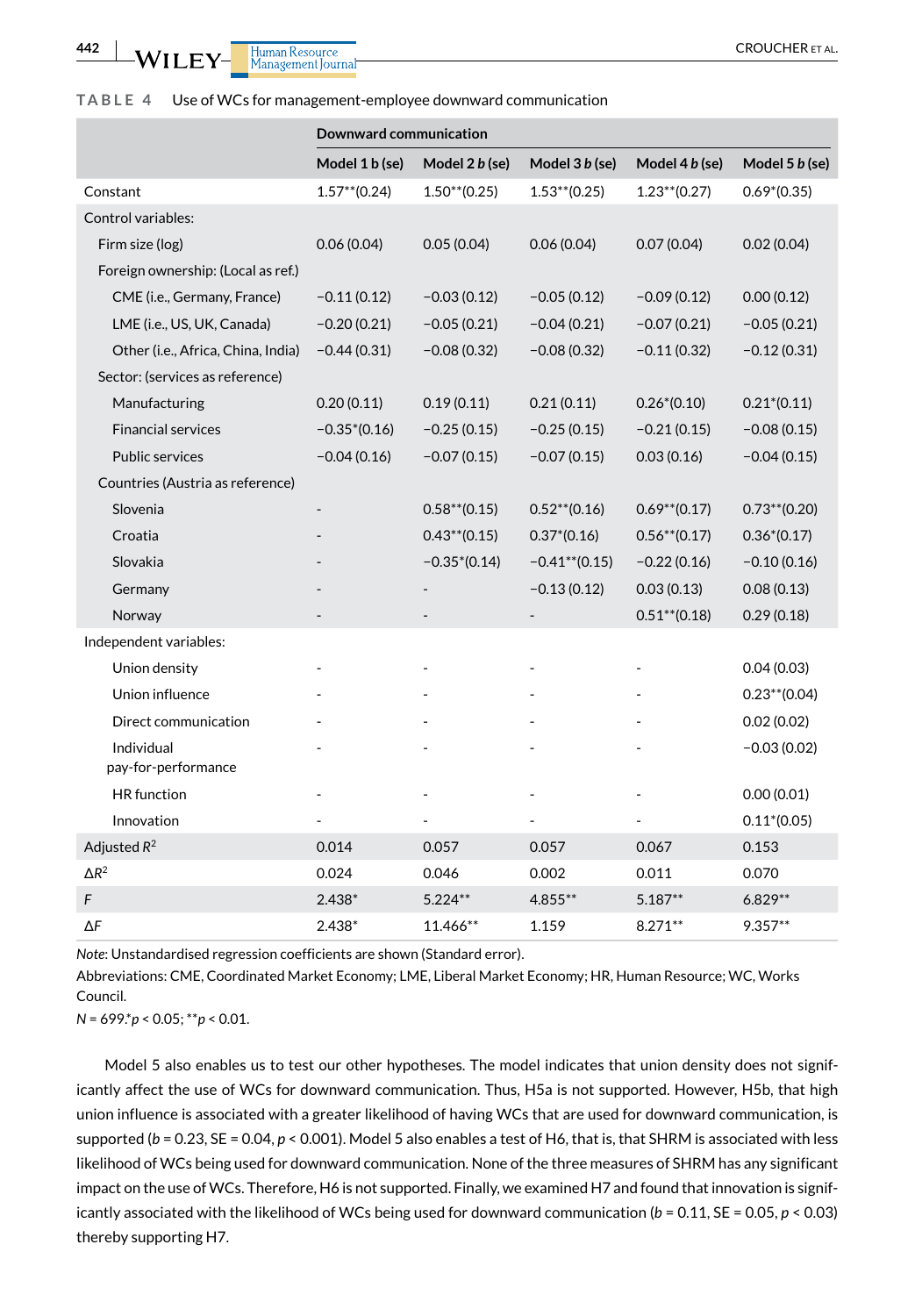In terms of our control variables over and above Germany and Norway, we note that larger work organisations are more likely to establish WCs, but that size has no bearing on their use. We further observe that work organisations within manufacturing are both more likely to establish WCs and to use them for downward communication.

# **5 | DISCUSSION AND CONCLUSIONS**

The main aim of our study has been to question the notion of 'Americanization' of employment relations in Slovenia, Slovakia and Croatia. We have examined the degree to which unions influence the establishment and use of WCs. We have also considered SHRM's possible role in hindering their creation, and the part played by work organisations' self-estimate of their innovativeness.

We found that despite permissive legislation supportive of WCs in the post-socialist countries, those work organisations in which managers have to take into account unions' density or influence are significantly more likely to have established WCs. Another factor promoting WC adoption is the degree to which managers of work organisations perceive them as innovative. SHRM plays no role.

In terms of using WCs for downward communication, the degree of union influence clearly matters. This agency-related concept is an important driver of WCs' active use, rather than union density. This finding contrasts with Vernon ([2006](#page-16-10)) who argues that union density and influence are interchangeable proxies in terms of their influence on management. Unions, therefore, positively impacted information management-worker asymmetries through their institution-building activity. This suggests an embryonic CECMC model rather than an LME model in those particular post-socialist work organisations.

Another factor in the use of WCs for downward communication is the degree to which managers of work organisations view them as innovative. This applies across the three post-socialist countries, and the CECME, Austria, (as well as the two CECME control variables, Germany and Norway). SHRM plays no role.

In the second analytic phase, we investigated whether there are national differences in how far managers in work organisations with WCs use them for downward communication. In comparison with their counterparts in Austria (as well as in Germany and Norway), we found no evidence that management in the three post-socialist countries use WCs for downward communication to a lesser degree than Austria (or Germany and Norway). Indeed, in the cases of Slovenia and Croatia work organisations with WCs are even more likely to use WCs for downward communication.

Our findings add a workplace industrial relations institutional dimension to Lane's [\(2009](#page-15-27), p. 35) and Lane and Myant's ([2009](#page-15-28), p. 6) arguments that Slovenia and Slovakia 'are likely to identify with the continental European system' or, like Croatia, are 'evolving towards' that model rather more than some other post-socialist countries. Our research shows that substantial institutionalised employee interest representation driven by unions exists in significant parts of these economies.

Overall, our findings cast a rather more positive light on 'social dialogue' at workplace level in post-socialist countries than the majority critical/skeptical strand within industrial relations literature (Cretu & Morrison, [2017;](#page-14-0) Eurofound, [2009](#page-15-13); Meardi, [2012](#page-15-3); Pulignano & Arrowsmith, [2013](#page-15-9)). A sizeable segment of managements, particularly those centred on large-scale manufacturing, is clearly not entirely hostile to adopting the WC as a workplace institution. These managements conform more closely to the CECMEs than the sceptics allow. How far managements use WCs for downward communication in the three post-socialist countries is contingent on the same factors as the CECMEs, Austria (and Germany and Norway).

Our contribution has been to show that in so far as WCs are concerned these countries are at least partially congruent with CECMEs. Our findings thus supply work organisation-level support for Fainshmidt et al.'s ([2018](#page-15-12), p. 316) notion of them as 'Collaborative Agglomerations', or novel forms of the CME. More precisely, we view them as more congruent with CECMEs than LMEs. Characterisation of their industrial relations as becoming 'Americanized' is therefore questionable. Future research needs to address the generalisability of our findings to other post-socialist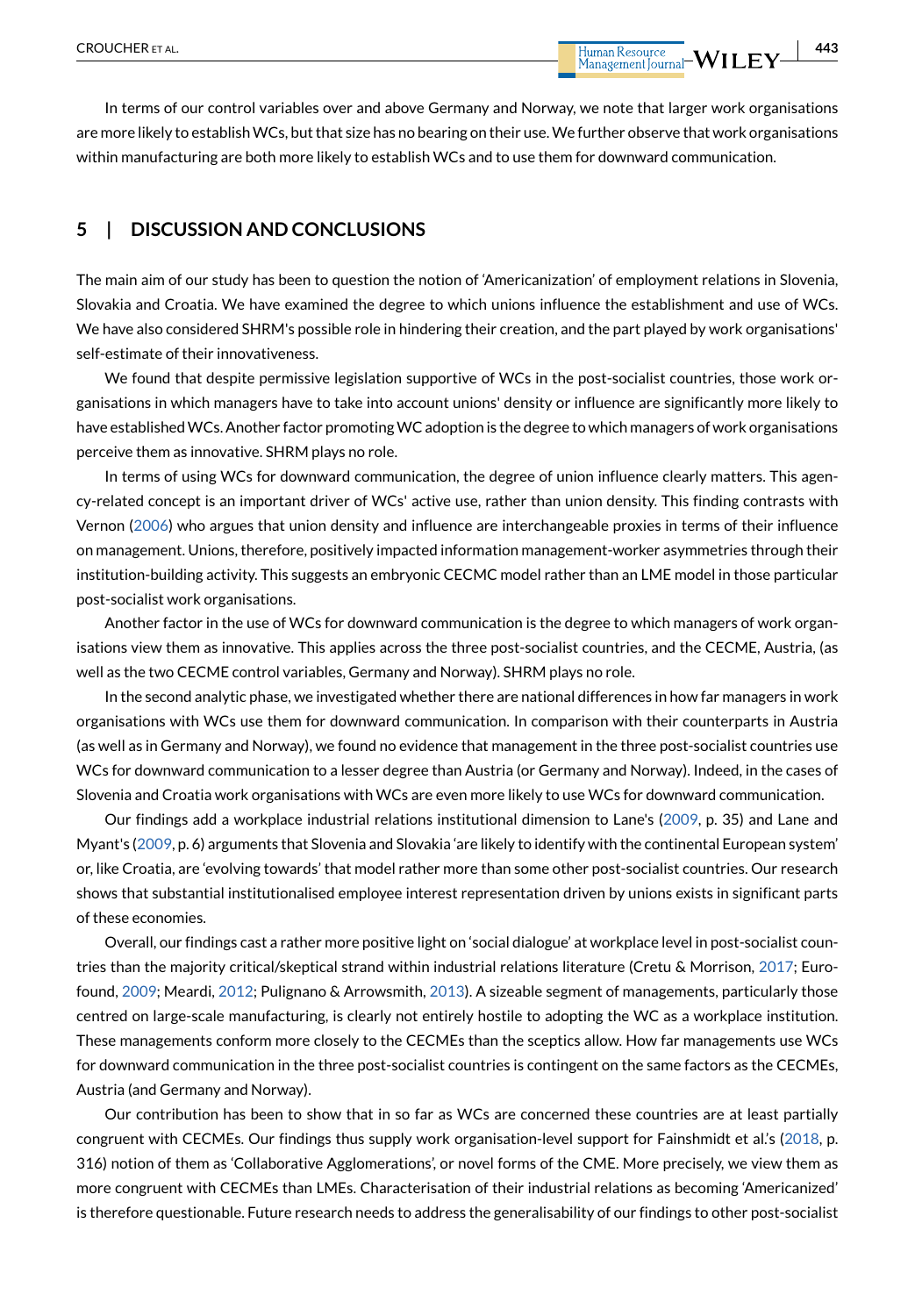countries. It may be the case that the three post-socialist countries we have examined are different to others in that they share a common institutional heritage laid before the socialist era with that of Austria (Good, [1984\)](#page-15-29).

#### **ACKNOWLEDGEMENTS**

The authors would like to thank Associate Editor Geoffrey Wood and three anonymous reviewers for their substantial efforts in improving the manuscript. This research study was supported by the RaCE program 'Radical Technology-driven Change in Established Firms'. Grant: Norwegian Research Council 294458.

#### **CONFLICT OF INTEREST**

The authors reported no potential conflict of interest.

#### **DATA AVAILABILITY STATEMENT**

The data that support the findings of this study are available from the corresponding author upon reasonable request.

#### **ORCID**

*Alexander Madsen Sandvik* <https://orcid.org/0000-0002-3320-2595>

#### **REFERENCES**

- <span id="page-14-11"></span>Addison, J. T., Teixeira, P., Evers, K., & Bellmann, L. (2013). *Collective bargaining and innovation in Germany: Cooperative industrial relations?* IZA. Working paper 7871.
- <span id="page-14-16"></span>Akkermans, D., Castaldi, C., & Los, B. (2009). Do 'liberal market economies' really innovate more radically than 'coordinated market economies'?: Hall and Soskice reconsidered. *Research Policy*, *38*(1), 181–191.
- <span id="page-14-13"></span>Allen, M., & Funk, L. (2008). Institutions and Innovation: The role of German Works Councils in supporting radical change. In *Paper Presented at DRUID 25th Celebration Conference, Copenhagen, Denmark, June 17–20, 2008*.
- <span id="page-14-12"></span>Allen, M. M. C., & Aldred, M. L. (2011). Varieties of capitalism, governance, and hi-tech export performance. A fuzzy-set analysis of the new EU member states. *Employee Relations*, *33*(4), 334–355.
- <span id="page-14-1"></span>Amable, B. (2003). *The diversity of modern capitalism*. Oxford University Press.
- <span id="page-14-15"></span>Brewster, C. (1995). Towards a 'European' model of human resource management. *Journal of International Business Studies*, *26*, 1–21.
- <span id="page-14-14"></span>Brewster, C., Gooderham, P. N., & Mayrhofer, W. (2016). Human resource management: The promise, the performance, the consequences. *Journal of Organisational Effectiveness: People and Performance*, *3*(2), 181–190. [https://doi.org/10.1108/](https://doi.org/10.1108/JOEPP-03-2016-0024) [JOEPP-03-2016-0024](https://doi.org/10.1108/JOEPP-03-2016-0024)
- <span id="page-14-17"></span>Brewster, C., Mayrhofer, W., & Morley, M. (2004). *Human resource management in Europe: Evidence of convergence*. Elsevier.
- <span id="page-14-3"></span>Brewster, C., Wood, G., Croucher, R., & Brookes, M. (2007). Are works councils and Joint consultative Committees a threat to unions? A comparative analysis. *Economic and Industrial Democracy*, *28*(1), 49–77.
- <span id="page-14-0"></span>Cretu, O., & Morrison, C. (2017). Social failures of EU enlargement: A case of workers voting with their feet. *Journal of Contemporary Central and Eastern Europe*, *25*(1), 156–157.
- <span id="page-14-2"></span>Crouch, C. (2017). Membership density and trade union power. *Transfer*, *23*(1), 47–61.
- <span id="page-14-4"></span>Croucher, R., & Cotton, E. (2011). *Global unions, global business: global union federations and international business* (2nd ed.), London, UK: Libri Publishing.
- <span id="page-14-6"></span>Croucher, R., & Rizov, M. (2012). Union influence in post-socialist Europe. *Industrial and Labour Relations Review*, *65*(3), 630–650.

<span id="page-14-10"></span>Crowley, S., & Stanojević, M. (2011). Varieties of capitalism, power resources and historical legacies: Explaining the Slovenian exception. *Politics & Society*, *39*(2), 268–295.

<span id="page-14-5"></span>Delteil, V., & Kirov, V. N. (2016). Labour and social transformation in central and Eastern Europe. In *Europeanisation and beyond*. Routledge.

<span id="page-14-9"></span>Drahokoupil, J., & Kahancova, M. (2017). *Workers participation in Czechia and Slovakia*. Bratislava: CELSI Discussion paper 44.

- <span id="page-14-8"></span>Ellgut, P., & Kohaut, S. (2019). Tarifbindung und betrieblich Interessenvertretung: Ergebnisse aus dem IAB Betriebspanel 2018. *WSI Mitteilungen*, *4/2019*, 290–297.
- <span id="page-14-7"></span>EU (2021). *Worker participation*.<https://oshwiki.eu/wiki/>. Accessed August 17 2021.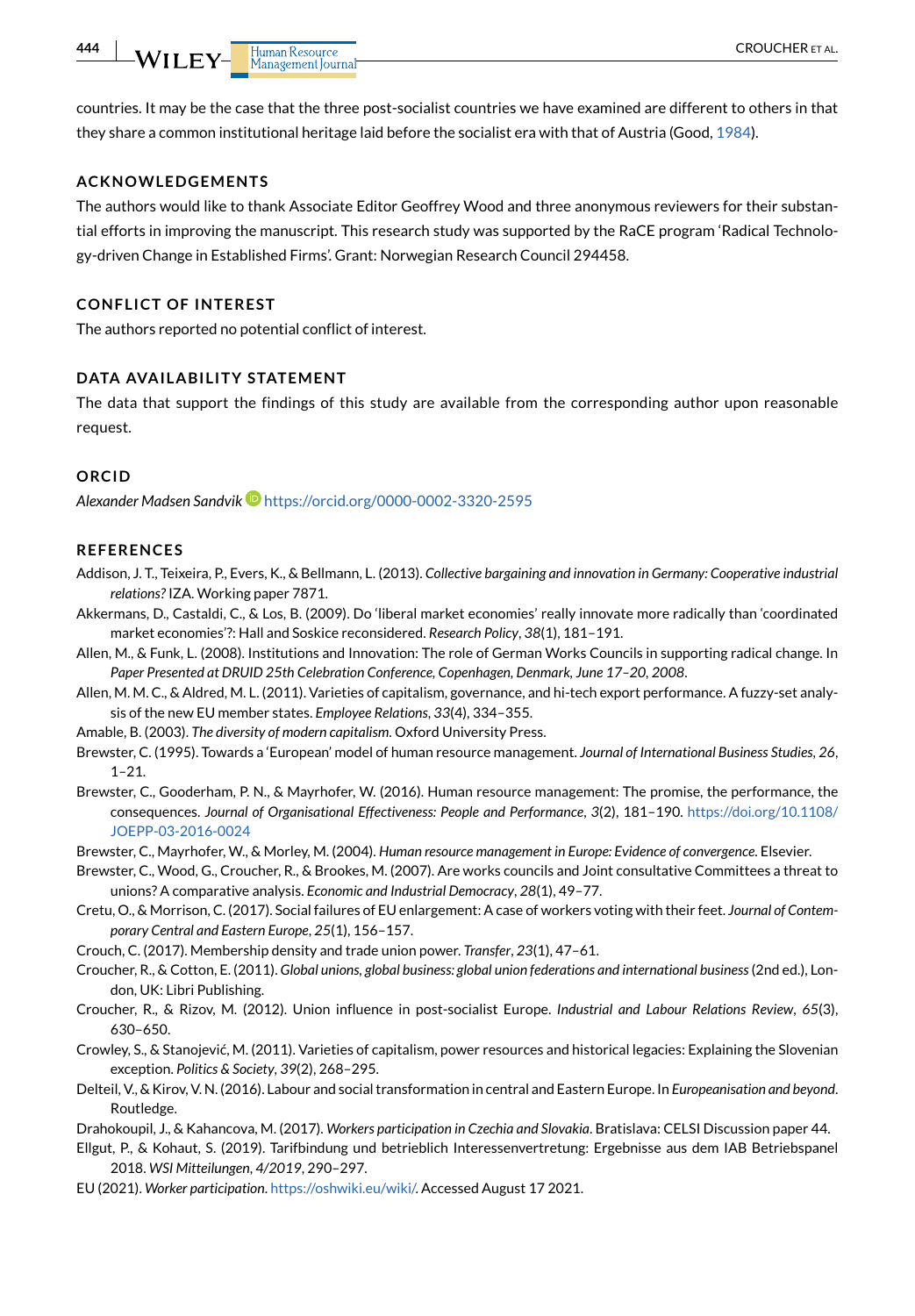Human Resource

- <span id="page-15-13"></span>Eurofound (2009). Slovenia: The impact of the information and consultation directive. In *Question 4: Impact of the directive on industrial relations practice. 08 March 2009*. [https://www.eurofound.europa.eu/publications/report/2009/slove](https://www.eurofound.europa.eu/publications/report/2009/slovenia%2Dthe%2Dimpact%2Dof%2Dthe%2Dinformation%2Dand%2Dconsultation%2Ddirective)[nia-the-impact-of-the-information-and-consultation-directive.](https://www.eurofound.europa.eu/publications/report/2009/slovenia%2Dthe%2Dimpact%2Dof%2Dthe%2Dinformation%2Dand%2Dconsultation%2Ddirective) Accessed March 24 2020.
- <span id="page-15-12"></span>Fainshmidt, S., Judge, W. Q., Aguilera, R. V., & Smith, A. (2018). Varieties of institutional systems: A contextual taxonomy of understudied countries. *Journal of World Business*, *53*(3), 307–322.
- <span id="page-15-29"></span>Good, D. F. (1984). *The economic rise of the Habsburg Empire, 1750-1914*. University of California Press.
- <span id="page-15-24"></span>Gooderham, P. N., Nordhaug, O., & Ringdal, K. (1999). Institutional and rational determinants of organisational practices: Human resource management in European firms. *Administrative Science Quarterly*, *44*(3), 507–531.
- <span id="page-15-20"></span>Goyer, M., Clark, I., & Bhankaraully, S. (2016). Necessary and sufficient factors in employee downsizing? A qualitative comparative analysis of lay-offs in France and the UK, 2008-2013. *Human Resource Management Journal*, *26*(3), 252–268.
- <span id="page-15-7"></span>Haberl, O. N., & Hoepken (1983). Jugoslawien. In S. Mielke (Ed.), *Internationales Gewerkschaftshandbuch Opladen: Leske und Budrich* (pp. 653–663).
- <span id="page-15-17"></span>Halgmann, M. (2019). *Der Einfluss der Betriesbräte auf Personalstrategien im Betrieb*. Nomos Verlag.
- <span id="page-15-6"></span>Hall, P. A., & Gingerich, D. (2004). *Varieties of capitalism and institutional complementarities in the macro-economy*. Discussion Paper. Max-Planck Institute for the Study of Societies.
- <span id="page-15-2"></span>Hall, P. A., & Soskice, D. (2001). An introduction to varieties of capitalism. In P. A. Hall, & D. Soskice (Eds.), *Varieties of capitalism: The institutional foundations of comparative advantage*. Oxford University Press.
- <span id="page-15-16"></span>Harcourt, M., Gall, G., Wilkinson, A., Croucher, R., & Lam, H. (2020). Using the endowment effect to explain managerial resistance towards codetermination: Implications for employment relations from the German case. *Human Resource Management Journal*, *30*(1), 149–163.
- <span id="page-15-22"></span>Hendry, C., & Pettigrew, A. (1990). Human resource management: An agenda for the 1990s. *International Journal of Human Resource Management*, *1*(1), 17–43.
- <span id="page-15-14"></span>Horak, H. & Dumančić, K. (2012). *Implementacija pravne ste*č*evine Europske unije i utjecaj na hrvatsko zakonodavstvo i praksu u podru*č*ju sudjelovanja radnika (The implementation of the acquis communautaire and the impact on the Croatian legislation and practice in the area of workers participation) Roundtable: The Role of unions in modern society*, Faculty of Economics and Business, University of Zagreb.
- <span id="page-15-1"></span>Jevtic, M. (2012). *The role of works councils and unions in representing interests of the employees in EU member states (partnership or competition)*. Friedrich Ebert Stiftung.
- <span id="page-15-15"></span>Kerkhof, P., Winder, A. B., & Klandermans, B. (2003). Instrumental and relational determinants of trust in management among members of WCs. *Personnel Review*, *32*(5), 623–637.
- <span id="page-15-19"></span><span id="page-15-18"></span>Kotthoff, H. (1981). *Betriebsräte und betriebliche Herrschaft. Eine Typologie von Partizipationsmustern im Industriebetrieb*. Campus. Kotthoff, H. (1994). *Betriebsräte und Bürgerstatus*. Rainer Hampp.
- <span id="page-15-27"></span>Lane, D. (2009). Post-state socialism: A diversity of capitalisms? In D. Lane, & M. Myant (Eds.), *Varieties of Capitalism in post-communist countries* (pp. 13–39). Palgrave Macmillan.
- <span id="page-15-28"></span>Lane, D., & Myant, M. (2009). Introduction. In D. Lane, & M. Myant (Eds.), *Varieties of Capitalism in post-communist countries* (pp. 1–9). Palgrave Macmillan.
- <span id="page-15-10"></span>Magda, I., Marsden, D., & Moricone, S. (2012). Collective agreements, wages and firm cohorts: Evidence from central Europe'. *ILR Review*, *65*(3), 607–629.
- <span id="page-15-3"></span>Meardi, G. (2012). *Social failures of EU enlargement*. Routledge.
- <span id="page-15-0"></span>Meardi, G. (2013). Emerging systems of employment relations in Central Eastern European countries. In J. Arrowsmith, & V. Pulignano (Eds.), *The transformation of employment relations in Europe* (pp. 69–87). Routledge.
- <span id="page-15-11"></span>Myant, M. (2016). The Czech Republic: From 'Czech' capitalism to 'European capitalism'. In D. Lane, & M. Myant (Eds.), *Varieties of Capitalism in post-communist countries* (pp. 105–123). Palgrave.
- <span id="page-15-23"></span>Nordhaug, O. (1993). *Human capital in organisations*. Oxford University Press.
- <span id="page-15-26"></span>Nunnally, J. C. (1978). *Psychometric theory*. McGraw-Hill.
- <span id="page-15-8"></span>Osers, J. (1983). Tsechoslowakei. In S. Mielke (Ed.), *Internationales Gewerkschaftshandbuch. Opladen, Leske und Budrich* (pp. 1100–1106).
- <span id="page-15-25"></span>Parry, E., Farndale, E., Brewster, C., & Morley, M. J. (2020). Balancing rigour and relevance: The case for methodological pragmatism in conducting large-scale, multi-country and comparative management studies. *British Journal of Management*, *32*, 273–282. <https://doi.org/10.1111/1467-8551.12405>
- <span id="page-15-4"></span>Prosser, T. (2015). Dualization or liberalization? Investigating precarious work in eight European countries. *Work, Employment & Society*, *30*(6), 949–965. <https://doi.org/10.1177/0950017015609036>
- <span id="page-15-9"></span>Pulignano, V., & Arrowsmith, J. (2013). *The transformation of employment relations in Europe* (pp. 1–12). Routledge.
- <span id="page-15-5"></span>Rogers, J., & Streeck, W. (1995). The study of WCs. Concepts and problems. In J. Rogers, & W. Streeck (Eds.), *Works councils: Consultation, representation and cooperation in industrial relations* (pp. 3–26). National Bureau of Economic Research, Chicago: University Press.
- <span id="page-15-21"></span>Schuler, R. S., & Jackson, S. E. (2005). A quarter-century review of human resource management in the US: The growth in importance of the international perspective. *Management Revue*, *16*, 11–35.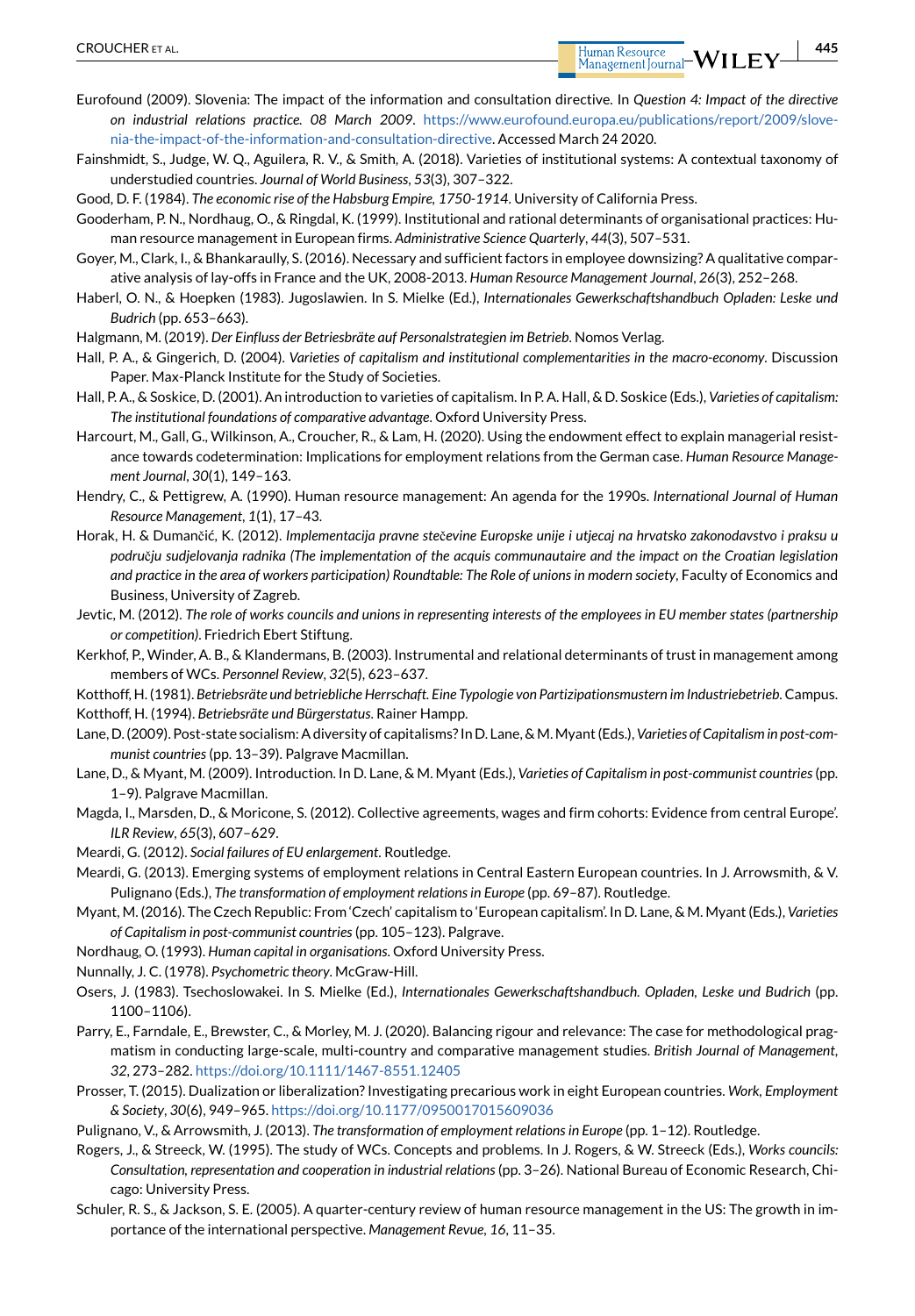<span id="page-16-0"></span>Skorupinská, K. (2018). Towards a Europeanization of indirect employee participation: Polish experiences. *Economic and Industrial Democracy*, *39*(1), 6–26.

<span id="page-16-3"></span>Stadler, B., & Allinger, L. (2017). *Mitbestimmung im Betrieb*. Forba.

- <span id="page-16-6"></span><span id="page-16-2"></span>Thelen, K., & Kume, I. (2006). Coordination as a political problem in coordinated market economies. *Governance*, *19*(1), 11–42. Tichy, N. M., Fombrun, C. J., & Devanna, M. A. (1984). *Strategic human resource management*. Wiley.
- <span id="page-16-10"></span>Vernon, G. (2006). Does density matter? The significance of comparative historical variation in unionization. *European Journal of Industrial Relations*, *12*(2), 189–209.
- <span id="page-16-4"></span>Waddington, J., & Conchon, A. (2016). *Board-level representation in Europe. Priorities, power and articulation abingdon*. Routledge.
- <span id="page-16-8"></span>Witt, M. A., & Jackson, G. (2016). Varieties of capitalism and institutional comparative advantage: A test and reinterpretation. *Journal of International Business Studies*, *47*(7), 778–806.
- <span id="page-16-1"></span>Witt, M. A., Kabbach de Castro, L. R., Amaeshi, K., Mahroum, S., Bohle, D., & Saez, L. (2018). Mapping the business systems of 61 major economies: A taxonomy and implications for varieties of capitalism and business systems research. *Socio-Economic Review*, *16*(1), 5–38.
- <span id="page-16-5"></span>Wood, G., & Allen, M. M. C. (2019). Institutional theory, business systems and employment relations. In K. Townsend, K. Cafferkey, A. M. McDermott, & T. Dundon (Eds.), *Elgar introduction to theories of human resources and employment relations* (pp. 169–182). Edward Elgar.
- <span id="page-16-7"></span>Wright, P. M., & McMahan, G. C. (1992). Theoretical perspectives for strategic human resource management. *Journal of Management*, *18*, 295–320.

**How to cite this article:** Croucher, R., Gooderham, P. N., & Sandvik, A. M. (2022). 'Americanization' and the drivers of the establishment and use of works councils in three post-socialist countries. *Human Resource Management Journal*, *32*(2), 430–448. https://doi.org/10.1111/1748-8583.12408

#### <span id="page-16-9"></span>**APPENDIX A: DESCRIPTIVE STATISTICS OF INDEPENDENT STUDY VARIABLES**

See [A](#page-16-9)ppendix A for bar charts of the independent variables (Figures  $A1-A5$ ).

![](_page_16_Figure_14.jpeg)

**FIGURE A1** Union density and union influence. Note. Union density is based on six categories–0% = 0, 1–10% = 1, 11–25% = 2, 26–50% = 3, 51–75% = 4 and 76–100% = 5. Union influence is on a 5-point Likert scale from not at all = 0 to a very great extent =  $4$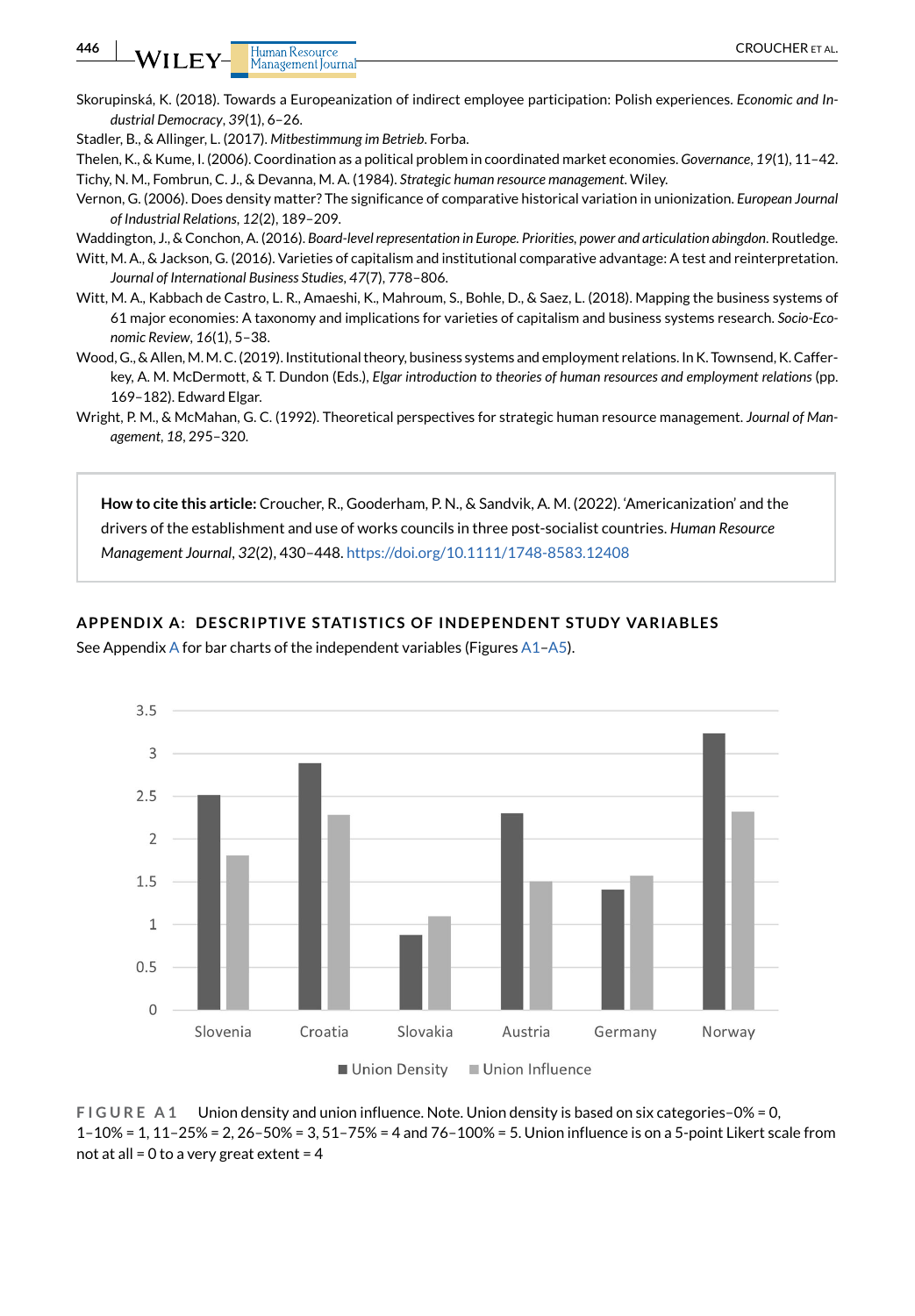![](_page_17_Figure_0.jpeg)

![](_page_17_Figure_1.jpeg)

**FIGURE A2** Direct communication (mean). Note. Direct communication is a ten-point scale, with nine indicating that managers, professionals, and clerical and/or manuals had been fully briefed on these three issues, and zero indicating no briefing at all on any of the three issues

![](_page_17_Figure_3.jpeg)

**FIGURE A3** Individualised pay-for-performance (mean). Note. This scale models I-PFP as a latent variable, which is assumed to be measured by the seven dichotomous items ranging from 0 (low I-PFP) to 7 (high I-PFP)